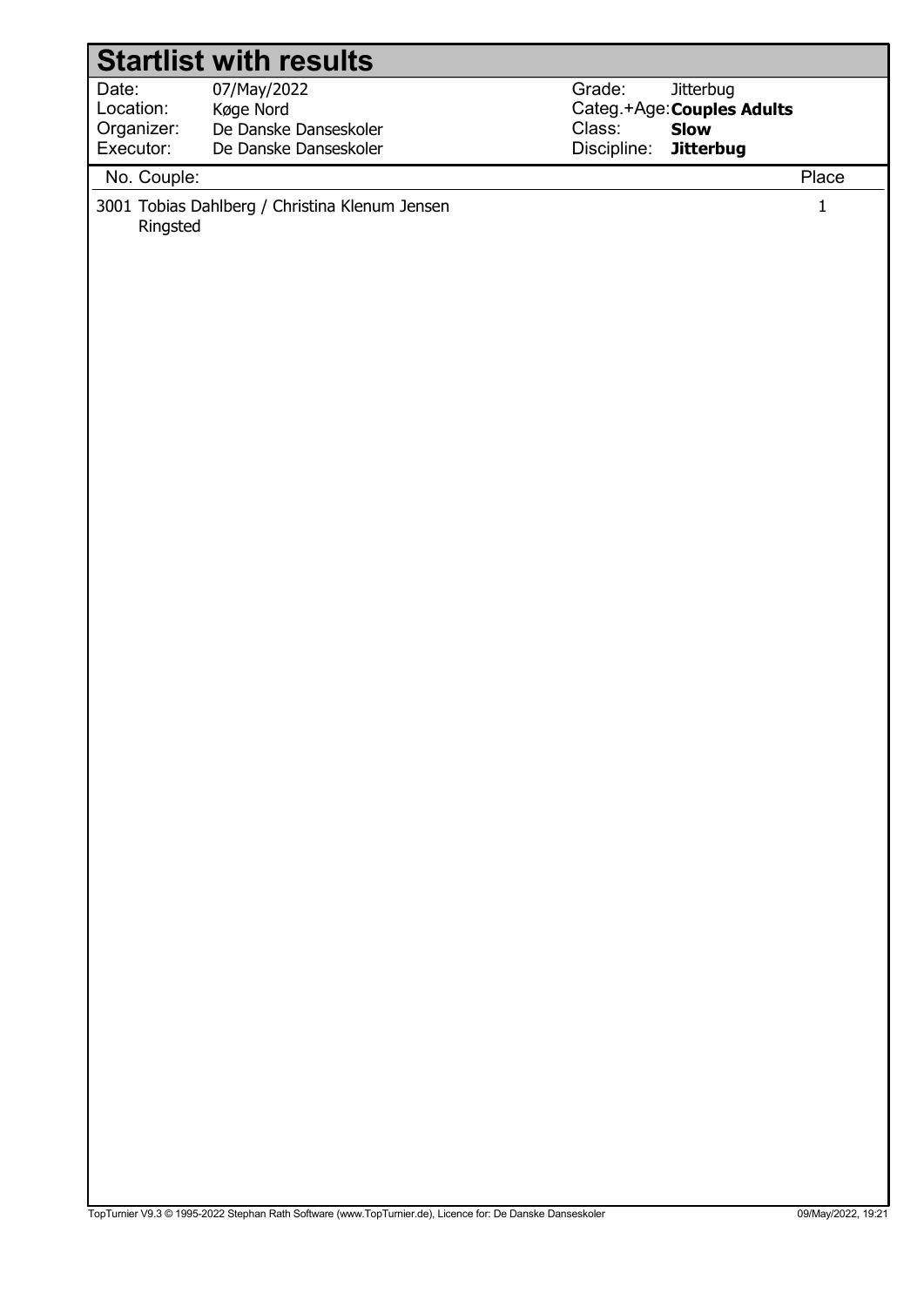|                                  | <b>Startlist with results</b>                     |                  |                                                                 |
|----------------------------------|---------------------------------------------------|------------------|-----------------------------------------------------------------|
| Date:<br>Location:<br>Organizer: | 07/May/2022<br>Køge Nord<br>De Danske Danseskoler | Grade:<br>Class: | <b>International Competition</b><br>Categ.+Age: Groups Children |
| Executor:                        | De Danske Danseskoler                             | Discipline:      | <b>Hip Hop</b>                                                  |
| No. Group:                       |                                                   |                  | Place                                                           |
| 1002 Rebel Squad<br>Albertslund  |                                                   |                  | 1                                                               |
| 1001 T.w.s. Kids<br>Søborg       |                                                   |                  | 2                                                               |
| 1005 Mini Squad<br>Albertslund   |                                                   |                  | 3                                                               |
| 1003 D.a.t.1.1.5.<br>Ballerup    |                                                   |                  | 4                                                               |
| 1004 G. Kids<br>Ledøje           |                                                   |                  | 5                                                               |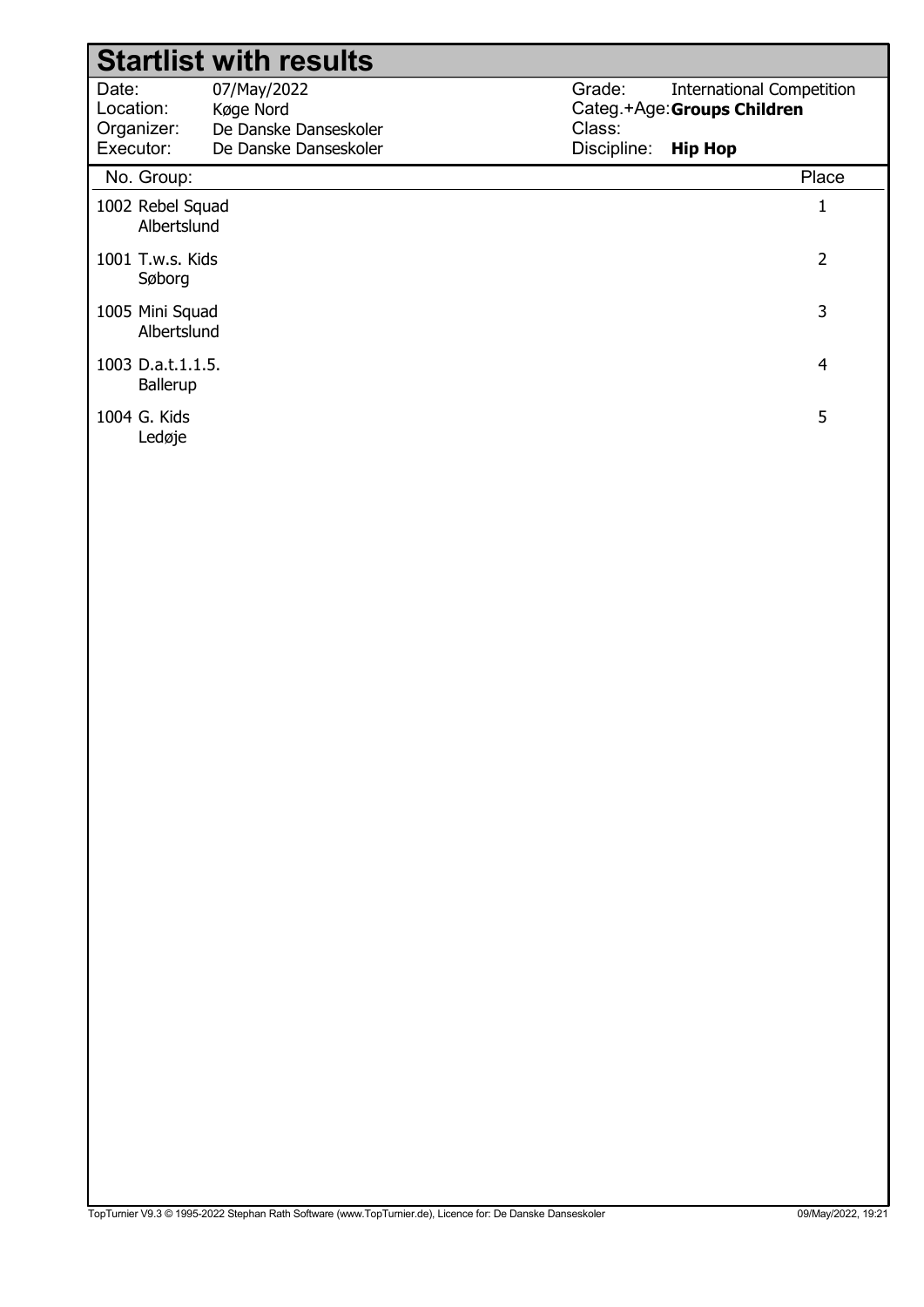|                                               | <b>Startlist with results</b>                                              |                                 |                                                                                  |
|-----------------------------------------------|----------------------------------------------------------------------------|---------------------------------|----------------------------------------------------------------------------------|
| Date:<br>Location:<br>Organizer:<br>Executor: | 07/May/2022<br>Køge Nord<br>De Danske Danseskoler<br>De Danske Danseskoler | Grade:<br>Class:<br>Discipline: | <b>International Competition</b><br>Categ.+Age: Groups Juniors<br><b>Hip Hop</b> |
| No. Group:                                    |                                                                            |                                 | Place                                                                            |
| 1703 S-Crew<br>Valby                          |                                                                            |                                 | 1                                                                                |
| 1706 Sevenx T.w.s.<br>Søborg                  |                                                                            |                                 | $\overline{2}$                                                                   |
| 1705 Killa Squad<br>Albertslund               |                                                                            |                                 | 3                                                                                |
| 1707 Halo ! T.w.s.<br>Søborg                  |                                                                            |                                 | 4                                                                                |
| 1702 Millennials One<br>Odder                 |                                                                            |                                 | 5                                                                                |
| 1701 X Squad<br>Albertslund                   |                                                                            |                                 | 6                                                                                |
| 1704 Force<br>Køge B                          |                                                                            |                                 | 7                                                                                |
|                                               |                                                                            |                                 |                                                                                  |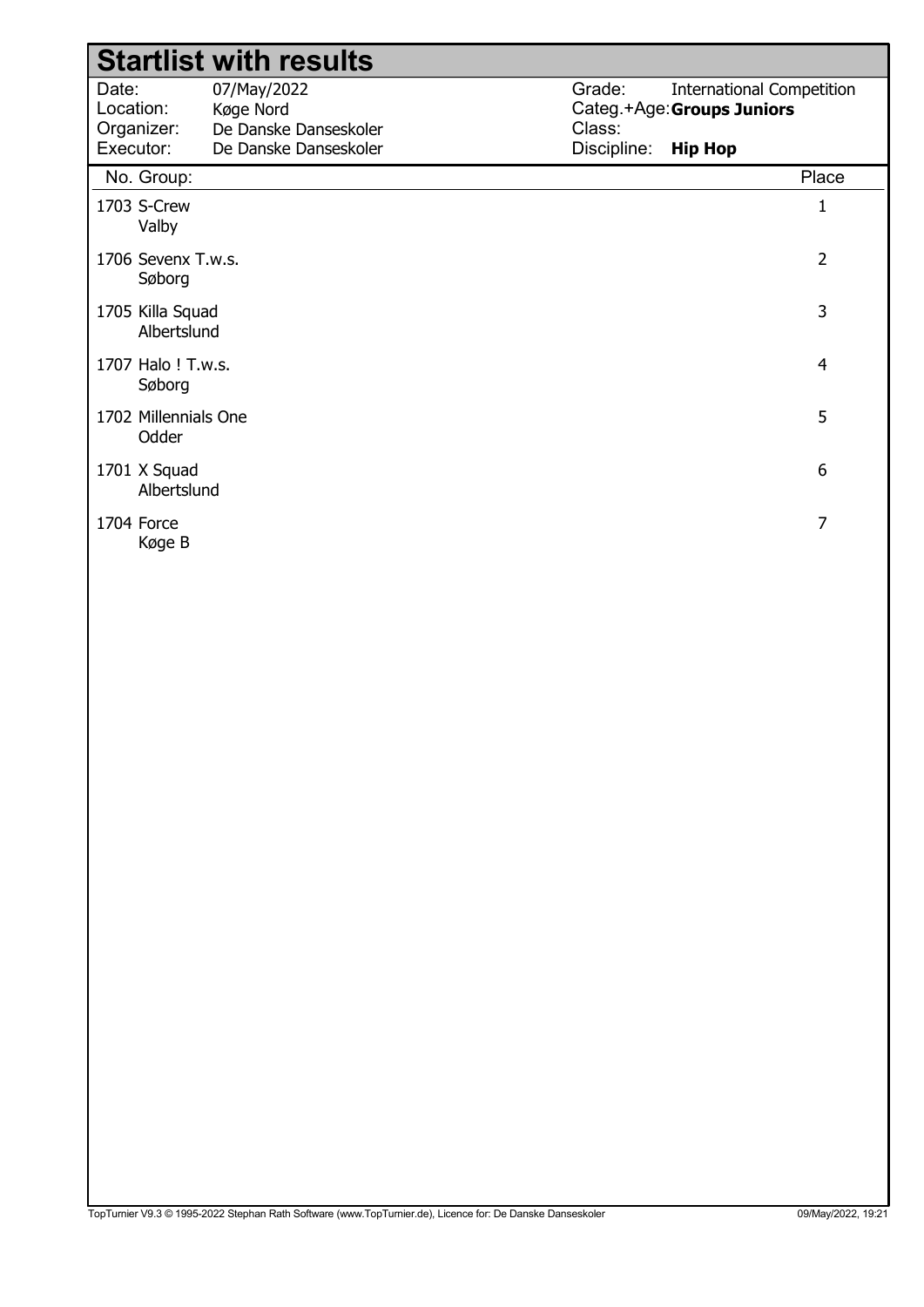|                              | <b>Startlist with results</b> |             |                                  |
|------------------------------|-------------------------------|-------------|----------------------------------|
| Date:                        | 07/May/2022                   | Grade:      | <b>International Competition</b> |
| Location:                    | Køge Nord                     |             | Categ.+Age: Groups Adults        |
| Organizer:                   | De Danske Danseskoler         | Class:      |                                  |
| Executor:                    | De Danske Danseskoler         | Discipline: | <b>Hip Hop</b>                   |
| No. Group:                   |                               |             | Place                            |
| 1804 T.w.s. Adults<br>Søborg |                               |             | 1                                |
| 1803 Force 1<br>Køge B       |                               |             | $\overline{2}$                   |
| 1801 Tm Crew<br>Aalborg M    |                               |             | 3                                |
| 1806 G. Adult<br>Ledøje      |                               |             | 4                                |
| 1805 49hundrede<br>Nakskov   |                               |             | 5                                |
|                              |                               |             |                                  |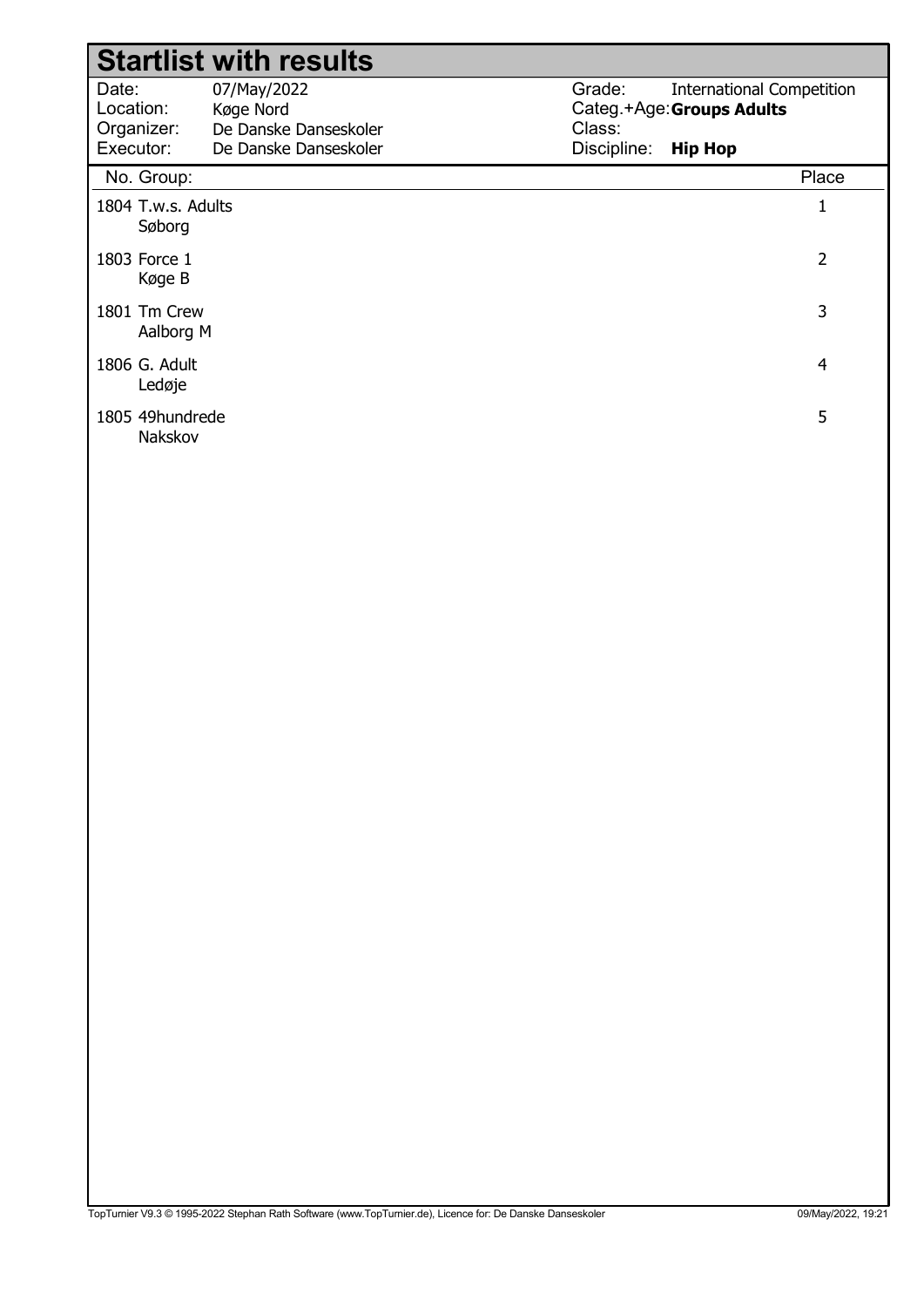## Startlist with results

Date: Location: 07/May/2022 Køge Nord Organizer: Executor: De Danske Danseskoler De Danske Danseskoler Grade: Categ.+Age: Groups Adults2 Class: Discipline: International Competition Hip Hop

No. Group: Place

2201 Rd63 & Recall 1

Taastrup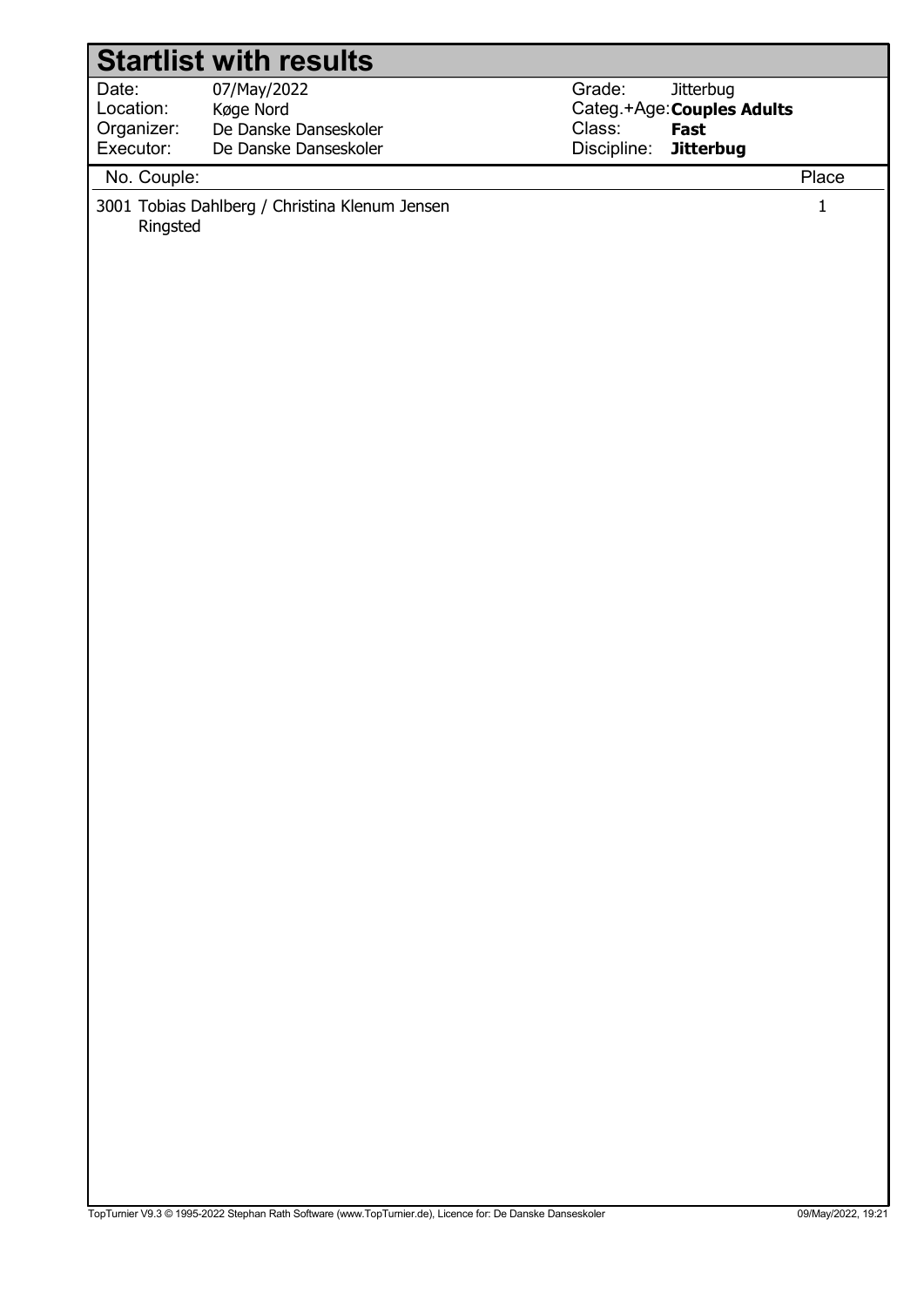| <b>Startlist with results</b>        |                                                                         |                       |                                                        |                      |
|--------------------------------------|-------------------------------------------------------------------------|-----------------------|--------------------------------------------------------|----------------------|
| Date:<br>Location:<br>Organizer:     | 07/May/2022<br>Køge Nord<br>De Danske Danseskoler                       | Grade:                | Jitterbug<br>Categ.+Age: Couples Adults<br>Class: Show |                      |
|                                      |                                                                         |                       |                                                        |                      |
| Executor:<br>No. Couple:<br>Ringsted | De Danske Danseskoler<br>3001 Tobias Dahlberg / Christina Klenum Jensen | Discipline: Jitterbug |                                                        | Place<br>$\mathbf 1$ |
|                                      |                                                                         |                       |                                                        |                      |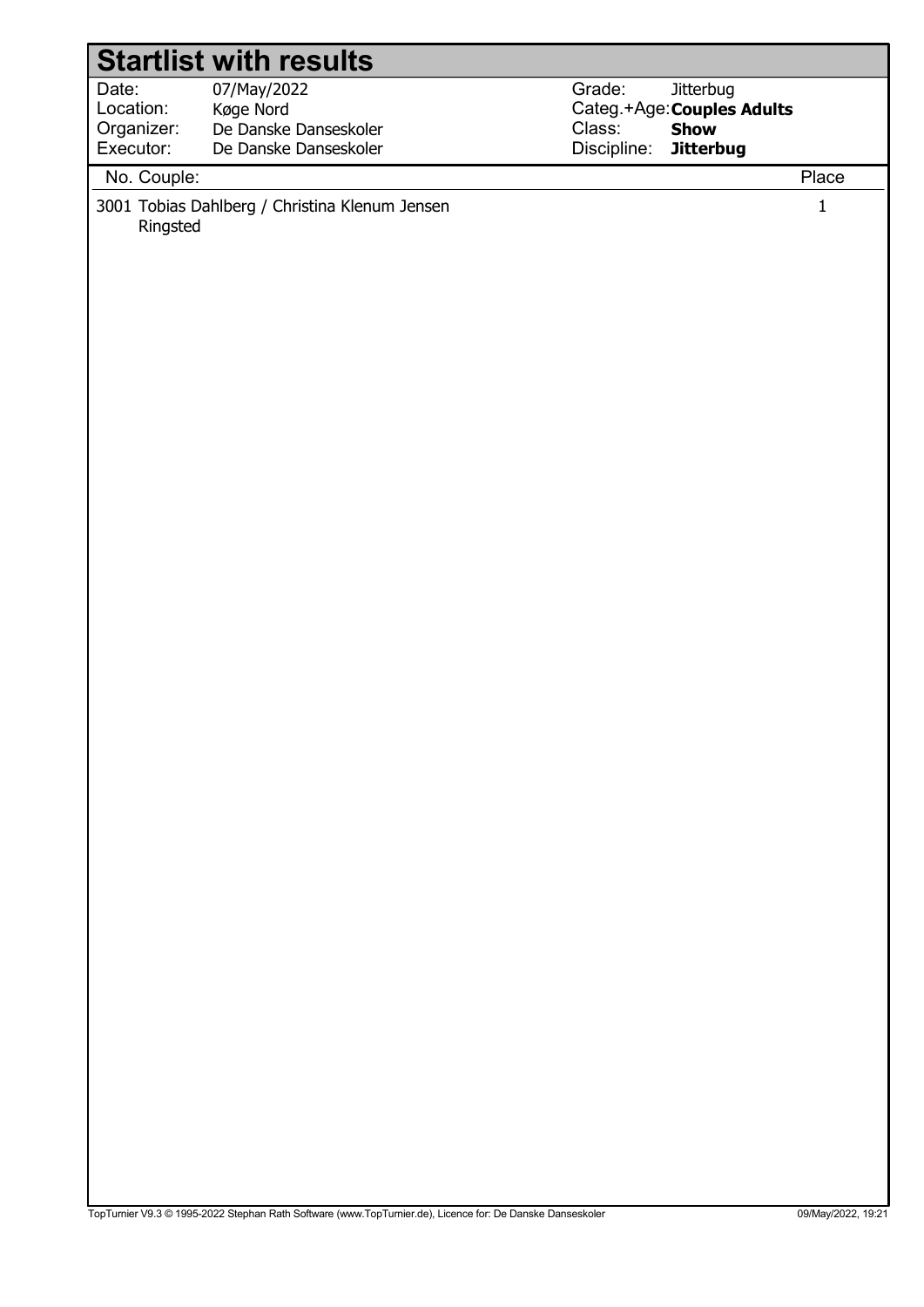|             | <b>Startlist with results</b>                                |             |                                  |
|-------------|--------------------------------------------------------------|-------------|----------------------------------|
| Date:       | 07/May/2022                                                  | Grade:      | <b>International Competition</b> |
| Location:   | Køge Nord                                                    |             | Categ.+Age: Duos Children        |
| Organizer:  | De Danske Danseskoler                                        | Class:      |                                  |
| Executor:   | De Danske Danseskoler                                        | Discipline: | <b>Hip Hop</b>                   |
| No. Duo:    |                                                              |             | Place                            |
| Søborg      | 2 Claramilla Maltehsdatter Høgsted / Filippa Staub Jørgensen |             | 1                                |
| Albertslund | 3 Carla Hundevad-Dohn / Viola Hundevad-Dohn                  |             | 2                                |
| Albertslund | 1 Amalie Stougaard / Vicki Forsmann                          |             | 3                                |
| Albertslund | 4 Melina Howalt / Ida Kiel                                   |             | 4                                |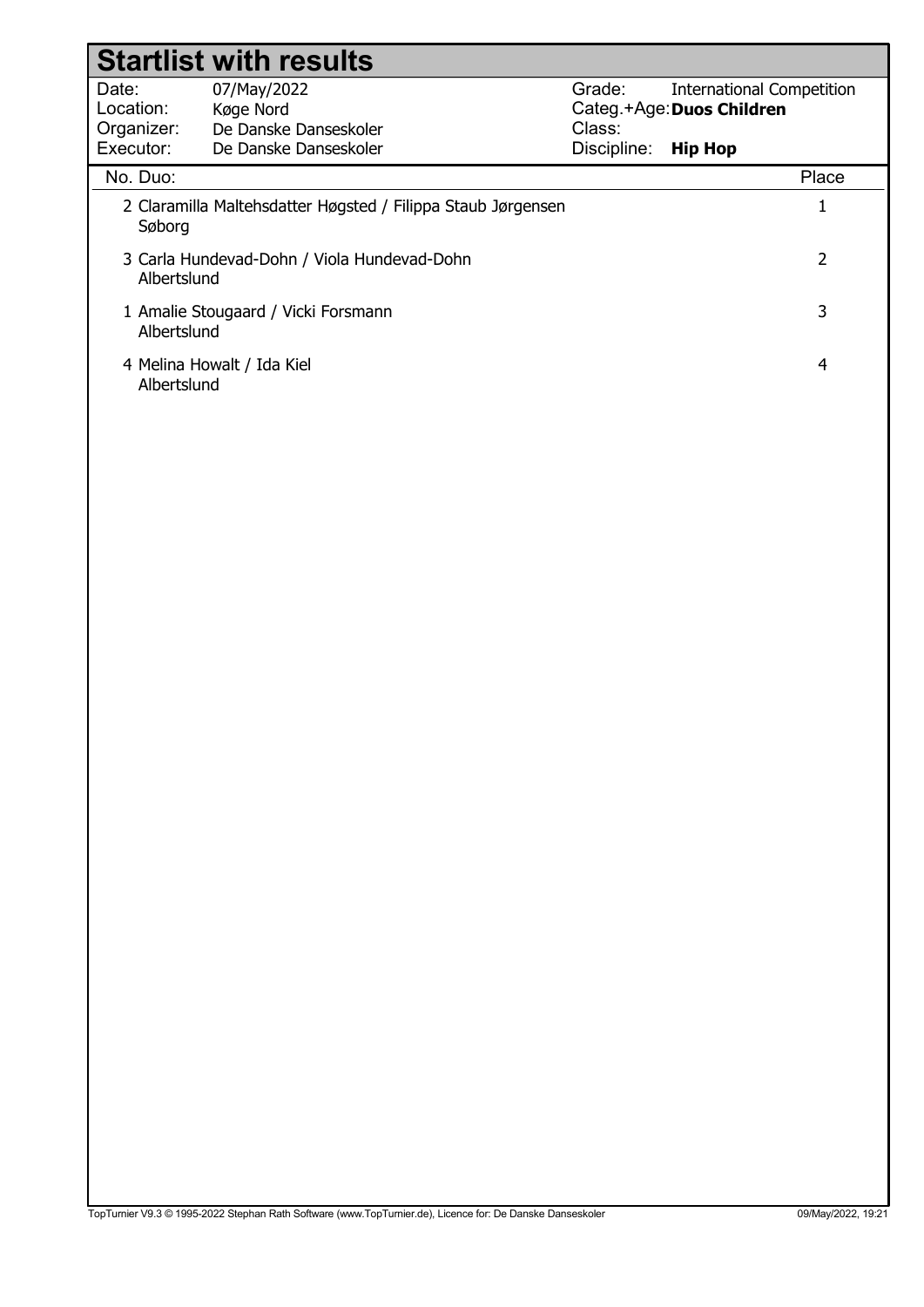|                    |             | <b>Startlist with results</b>                                  |                                            |                                  |                |
|--------------------|-------------|----------------------------------------------------------------|--------------------------------------------|----------------------------------|----------------|
| Date:<br>Location: | Organizer:  | 07/May/2022<br>Køge Nord<br>De Danske Danseskoler              | Grade:<br>Categ.+Age: Duos Jun.1<br>Class: | <b>International Competition</b> |                |
| Executor:          |             | De Danske Danseskoler                                          | Discipline:                                | <b>Hip Hop</b>                   |                |
|                    | No. Duo:    |                                                                |                                            |                                  | Place          |
|                    | Valby       | 1306 Filipa Petric / Klara Hansen                              |                                            |                                  | 1              |
|                    | Valby       | 1301 Kirstine Østerberg-Hansen / Naya Gudmandsen               |                                            |                                  | $\overline{2}$ |
|                    | Valby       | 1308 Anna Bjørn / Sille Frimann                                |                                            |                                  | 3              |
|                    | Søborg      | 1304 Cecilia Lagerqvist / Nicoline Klint Larsen                |                                            |                                  | $\overline{4}$ |
|                    | Søborg      | 1307 Solveig Salling / Thea Bisgaard Boll                      |                                            |                                  | 5              |
|                    | Albertslund | 1302 Emilia Sahl / Putri Maya Arnawa                           |                                            |                                  | 6              |
|                    | Albertslund | 1303 Freya Knirke Grauballe Ekmann / Olivia Mindegaard Hejslet |                                            |                                  | $\overline{7}$ |
|                    | Aabenraa AB | 1305 Noah Kristian William Karlsen / Aya Schmidt               |                                            |                                  | $8 - 9$        |
|                    | Odder       | 1309 Carla Hededam Vangsgaard / Emilia Hansen Warming          |                                            |                                  | $8 - 9$        |
|                    |             |                                                                |                                            |                                  |                |
|                    |             |                                                                |                                            |                                  |                |
|                    |             |                                                                |                                            |                                  |                |
|                    |             |                                                                |                                            |                                  |                |
|                    |             |                                                                |                                            |                                  |                |
|                    |             |                                                                |                                            |                                  |                |
|                    |             |                                                                |                                            |                                  |                |
|                    |             |                                                                |                                            |                                  |                |
|                    |             |                                                                |                                            |                                  |                |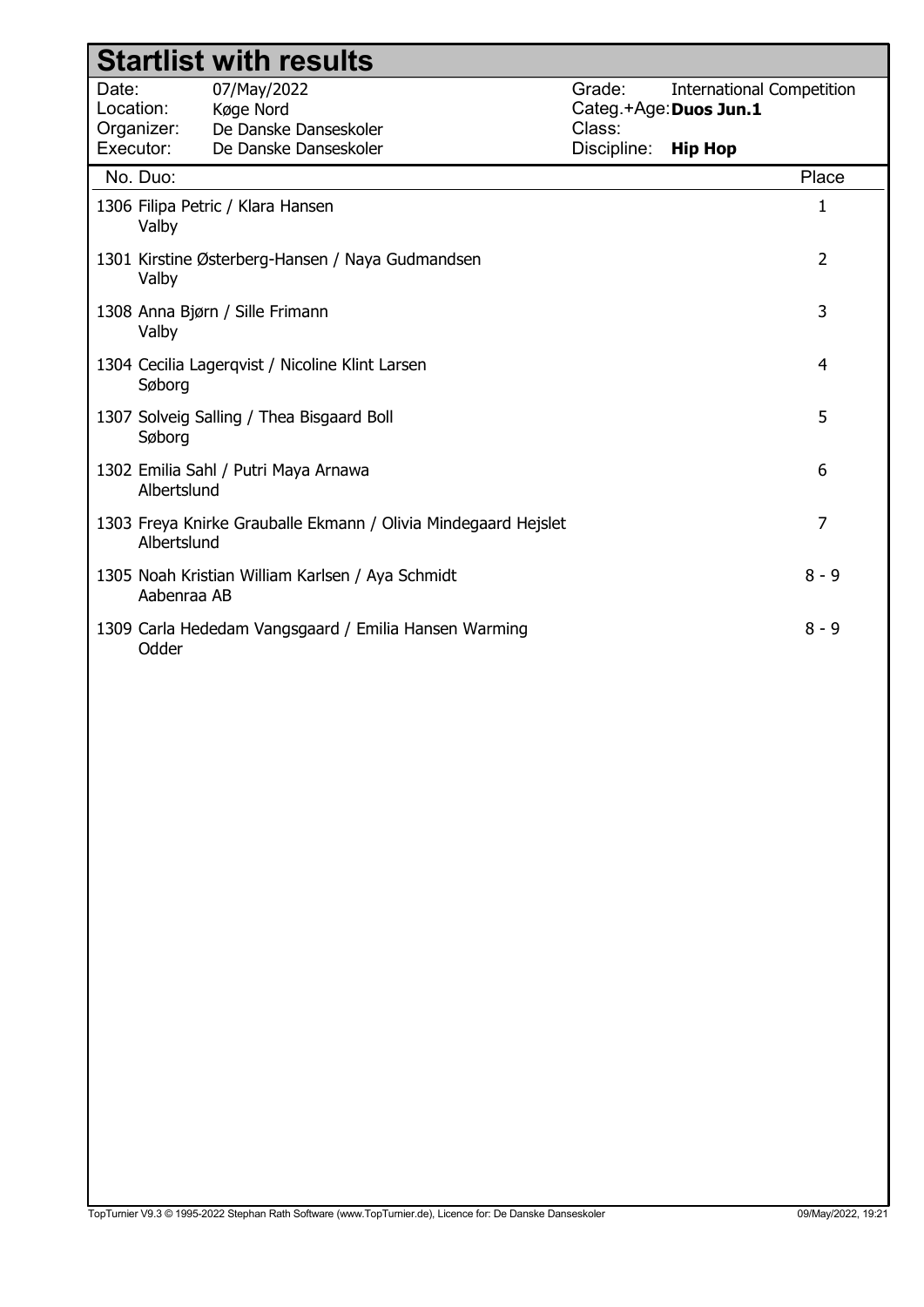|                    |               | <b>Startlist with results</b>                       |                                                           |                  |                                                            |                |
|--------------------|---------------|-----------------------------------------------------|-----------------------------------------------------------|------------------|------------------------------------------------------------|----------------|
| Date:<br>Location: | Organizer:    | 07/May/2022<br>Køge Nord<br>De Danske Danseskoler   |                                                           | Grade:<br>Class: | <b>International Competition</b><br>Categ.+Age: Duos Jun.2 |                |
|                    | Executor:     | De Danske Danseskoler                               |                                                           | Discipline:      | <b>Hip Hop</b>                                             |                |
|                    | No. Duo:      |                                                     |                                                           |                  |                                                            | Place          |
|                    | Valby         | 1603 Asta Boysen Bendixen / Camilla Schiøler Nielbo |                                                           |                  |                                                            | 1              |
|                    | Aarhus VM     | 1614 Anton Lauritzen / Molly Maj Christensen        |                                                           |                  |                                                            | $\overline{2}$ |
|                    | Søborg        |                                                     | 1604 Catherine Elisabeth Bech / Clara Semine Lander Selck |                  |                                                            | 3              |
|                    | København CPH | 1610 Anna Sofie Andersen / Nanna Stagsted Galatius  |                                                           |                  |                                                            | 4              |
|                    | Søborg        | 1612 Olivia Brock Brammer / Rosa Bro Milner         |                                                           |                  |                                                            | 5              |
|                    | Albertslund   | 1601 Fie Durlev / Ronja Capion                      |                                                           |                  |                                                            | 6              |
|                    | Valby         | 1615 Frida Houlberg / Mikkeline Weywadt             |                                                           |                  |                                                            | 7              |
|                    | Valby         | 1605 Victor Bjørn / Melina Sølvhøj                  |                                                           |                  |                                                            | 8              |
|                    | Albertslund   | 1613 Anna Borchersen / Sigga Pawrup                 |                                                           |                  |                                                            | 9              |
|                    | Nykøbing FL   | 1607 Isabella Andersen / Nelly Wismarch             |                                                           |                  |                                                            | 10             |
|                    | Odder         | 1609 Emilie Zanchetta Jensen / Julie Hem Kristensen |                                                           |                  |                                                            | 11             |
|                    | Odder         | 1602 Josefine Falengreen / Marie Kjær Knudsen       |                                                           |                  |                                                            | 12             |
|                    | Odder         | 1608 Samuel Mladenovic Rimmen / Liv Egekvist        |                                                           |                  |                                                            | 13             |
|                    | Albertslund   | 1611 Freya Louise Jul / Malou Jasmin Holmboe Jensen |                                                           |                  |                                                            | 14             |
|                    |               |                                                     |                                                           |                  |                                                            |                |
|                    |               |                                                     |                                                           |                  |                                                            |                |
|                    |               |                                                     |                                                           |                  |                                                            |                |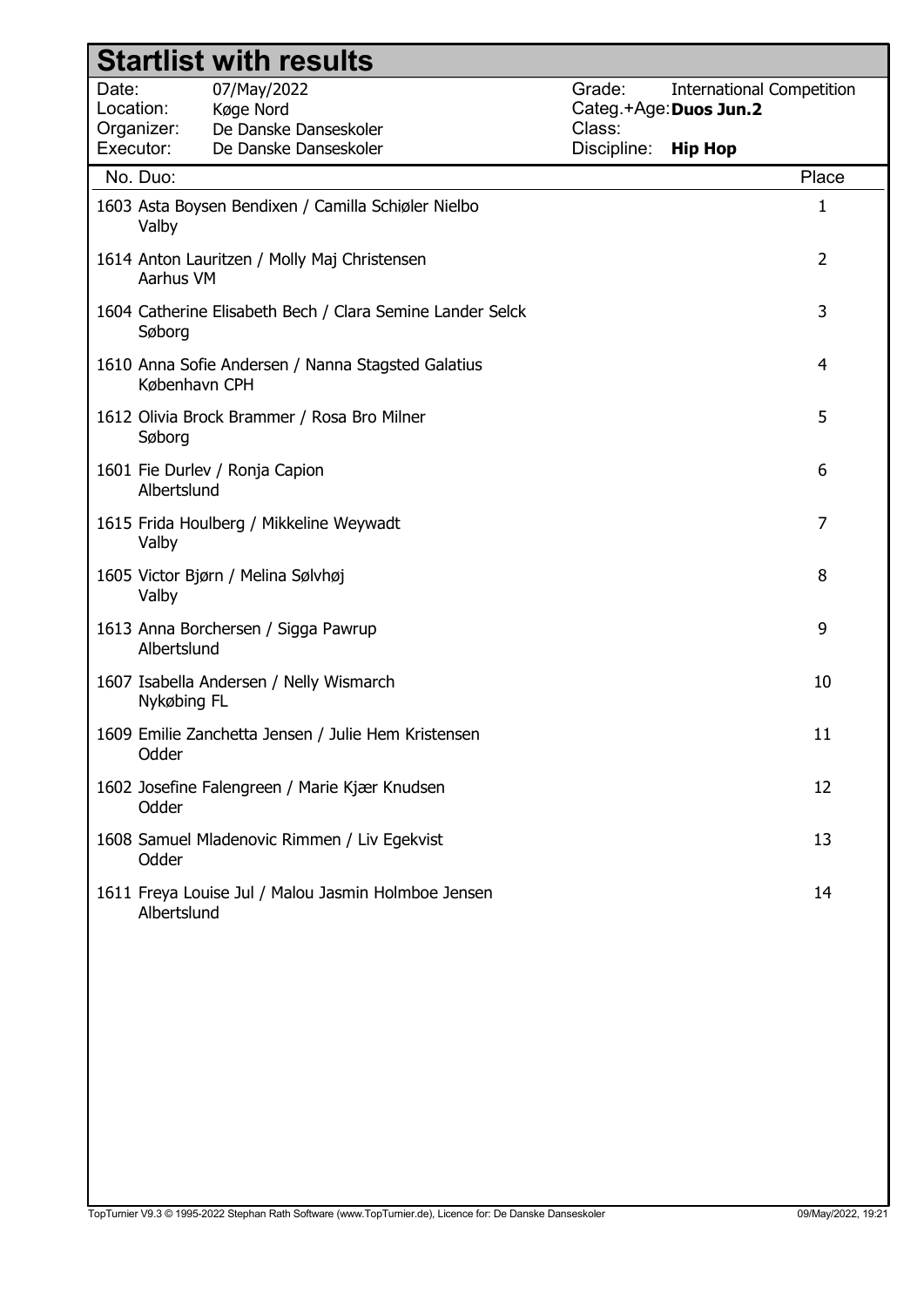|                                  | <b>Startlist with results</b>                          |                                             |                                  |
|----------------------------------|--------------------------------------------------------|---------------------------------------------|----------------------------------|
| Date:<br>Location:<br>Organizer: | 07/May/2022<br>Køge Nord<br>De Danske Danseskoler      | Grade:<br>Categ.+Age: Duos Adults<br>Class: | <b>International Competition</b> |
| Executor:                        | De Danske Danseskoler                                  | Discipline:                                 | <b>Hip Hop</b>                   |
| No. Duo:                         |                                                        |                                             | Place                            |
| Søborg                           | 2106 Anna Hosbond Johansen / Isabella Maria Vilhelmsen |                                             | $\mathbf{1}$                     |
| Valby                            | 2105 Jasmin Axkær / Natalie Nguyen                     |                                             | $\overline{2}$                   |
| Albertslund                      | 2104 Marie Brinch / Sidsel Kølbæk Faldt                |                                             | 3                                |
| Nykøbing FL                      | 2102 Søren Krogh / Trine Starup                        |                                             | $\overline{4}$                   |
| Valby                            | 2109 Mikela Ottosen / Nanna Bøhling-Petersen           |                                             | 5                                |
| Køge B                           | 2108 Isabella Miriam Kilburn / Victoria Mary Kilburn   |                                             | 6                                |
| Aalborg M                        | 2110 Anna Kühnel / Oline Brandt                        |                                             | $\overline{7}$                   |
| Fredericia                       | 2103 Lykke Nissen / Stine Niemann Wandahl              |                                             | 8                                |
|                                  |                                                        |                                             |                                  |
|                                  |                                                        |                                             |                                  |
|                                  |                                                        |                                             |                                  |
|                                  |                                                        |                                             |                                  |
|                                  |                                                        |                                             |                                  |
|                                  |                                                        |                                             |                                  |
|                                  |                                                        |                                             |                                  |
|                                  |                                                        |                                             |                                  |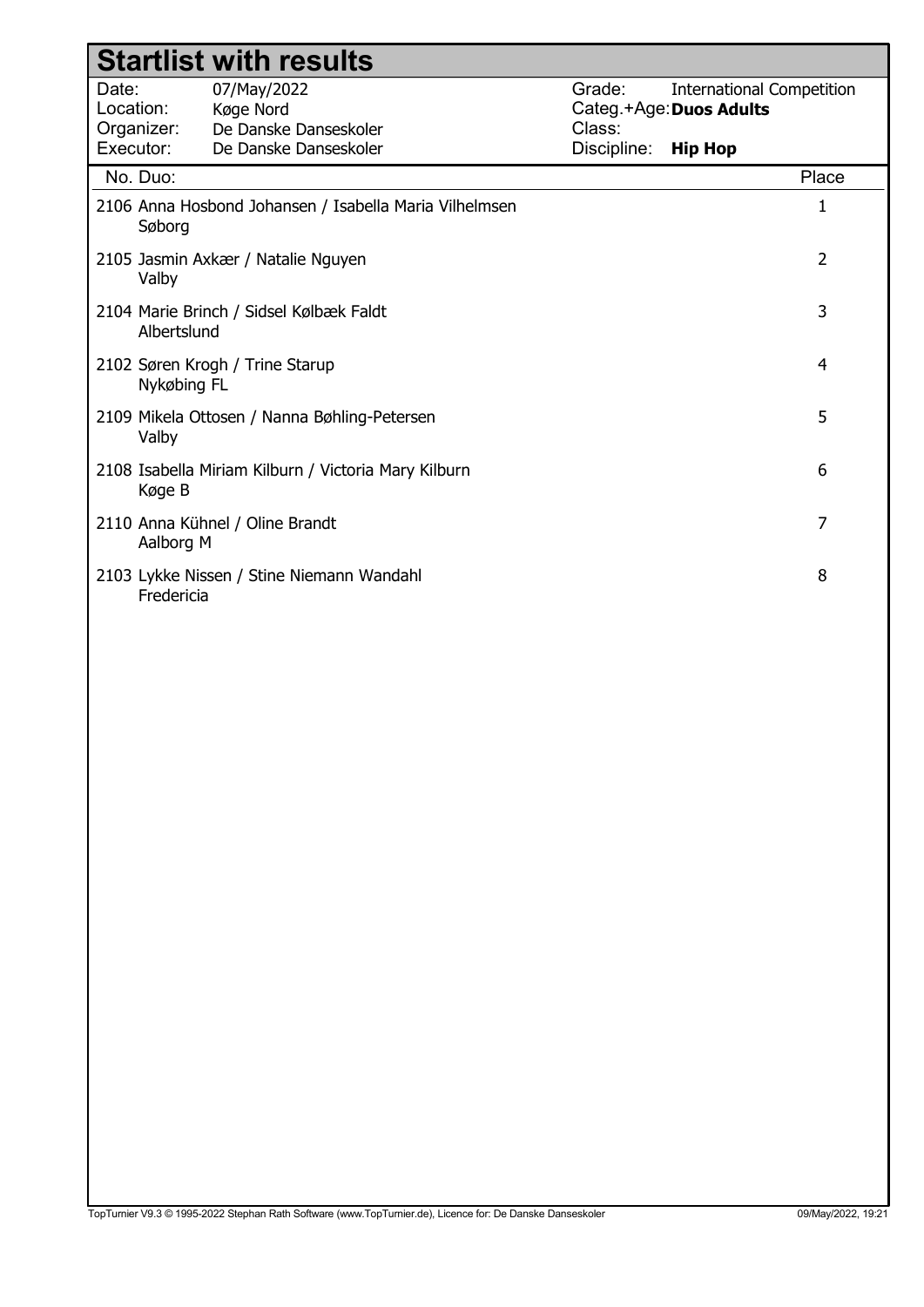|                                               | <b>Startlist with results</b>                                              |                                 |                                                                                         |
|-----------------------------------------------|----------------------------------------------------------------------------|---------------------------------|-----------------------------------------------------------------------------------------|
| Date:<br>Location:<br>Organizer:<br>Executor: | 07/May/2022<br>Køge Nord<br>De Danske Danseskoler<br>De Danske Danseskoler | Grade:<br>Class:<br>Discipline: | <b>International Competition</b><br>Categ.+Age: Solos female Children<br><b>Hip Hop</b> |
| No. Solo female:                              |                                                                            |                                 | Place                                                                                   |
| 803 Thea Nygaard Hansen<br><b>Ballerup</b>    |                                                                            |                                 |                                                                                         |
| 802 Vicki Forsmann<br>Albertslund             |                                                                            |                                 | 2                                                                                       |
| 805 Melina Howalt<br>Albertslund              |                                                                            |                                 | 3                                                                                       |
| 801 Selma Salmasi Mataji<br>Albertslund       |                                                                            |                                 | 4                                                                                       |
| 804 Amalie Stougaard<br>Albertslund           |                                                                            |                                 | 5                                                                                       |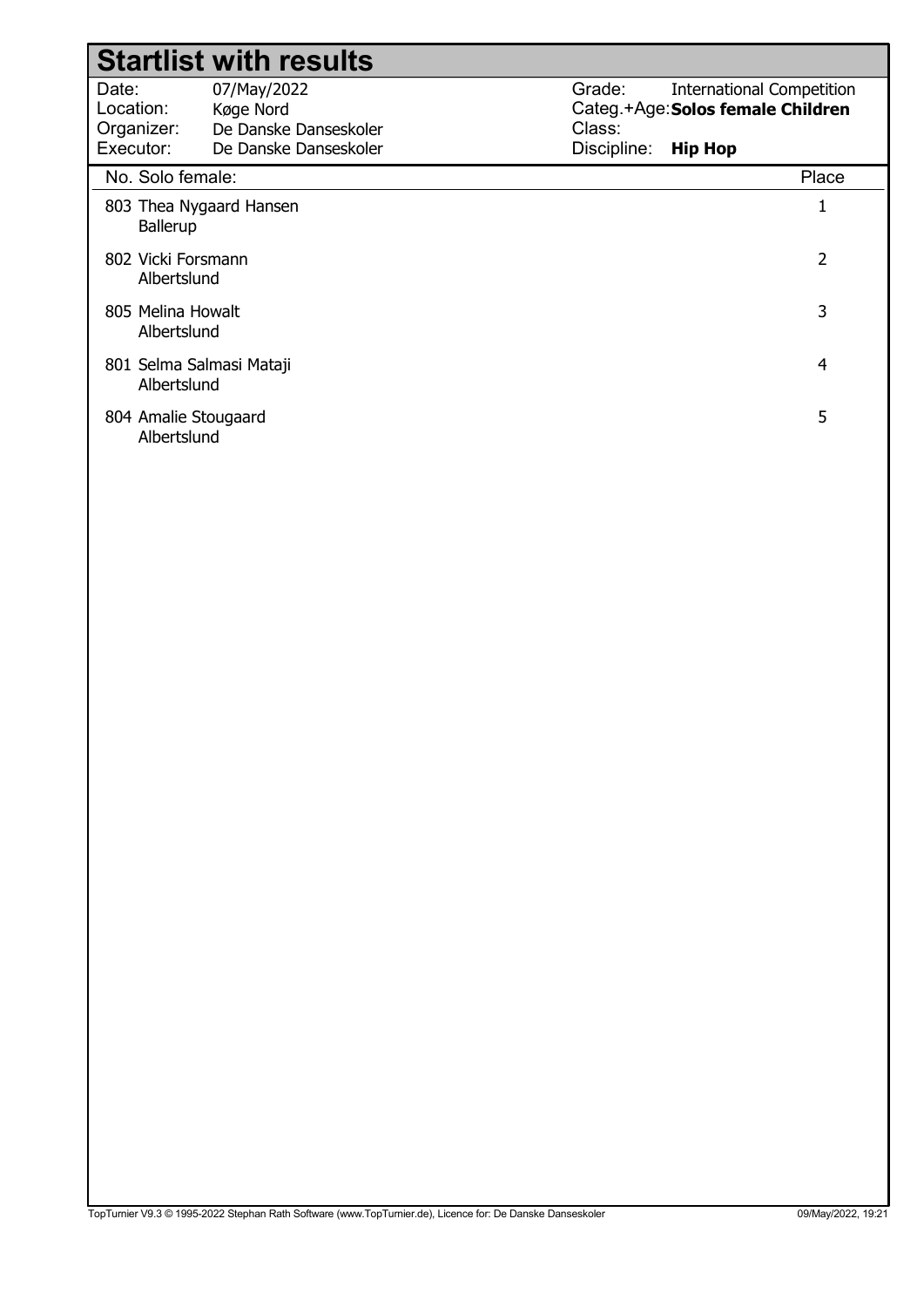# Startlist with results

| Date:      | 07/May/2022           |
|------------|-----------------------|
| Location:  | Køge Nord             |
| Organizer: | De Danske Danseskoler |
| Executor:  | De Danske Danseskoler |
|            |                       |

Grade: Categ.+Age: Solos male Children Class: Discipline: International Competition Hip Hop

## No. Solo male: Place

901 Pelle Sylvester Folden Lund 1 Søborg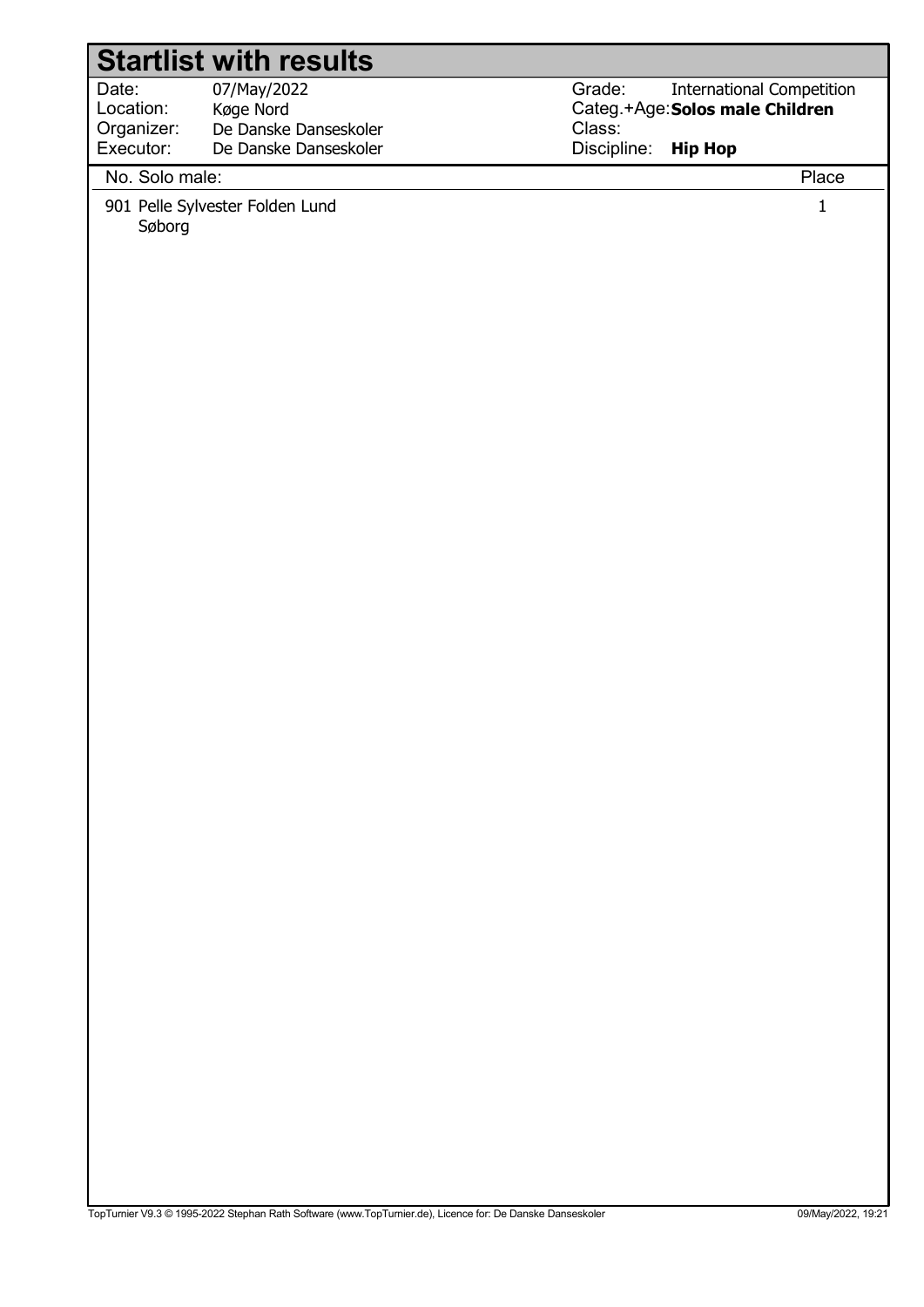|                                  |                                      | <b>Startlist with results</b>                     |                  |                                                                    |                |
|----------------------------------|--------------------------------------|---------------------------------------------------|------------------|--------------------------------------------------------------------|----------------|
| Date:<br>Location:<br>Organizer: |                                      | 07/May/2022<br>Køge Nord<br>De Danske Danseskoler | Grade:<br>Class: | <b>International Competition</b><br>Categ.+Age: Solos female Jun.1 |                |
| Executor:                        |                                      | De Danske Danseskoler                             | Discipline:      | <b>Hip Hop</b>                                                     |                |
|                                  | No. Solo female:                     |                                                   |                  |                                                                    | Place          |
|                                  | 1110 Ronja Capion<br>Albertslund     |                                                   |                  |                                                                    | 1              |
|                                  | 1111 Filipa Petric<br>Valby          |                                                   |                  |                                                                    | $\overline{2}$ |
|                                  | 1101 Klara Hansen<br>Valby           |                                                   |                  |                                                                    | 3              |
|                                  | Albertslund                          | 1106 Putri Maya Arnawa                            |                  |                                                                    | 4              |
|                                  | Taastrup                             | 1114 Filippa Lentini From                         |                  |                                                                    | 5              |
|                                  | 1115 Nova Rosendal<br>Herlev         |                                                   |                  |                                                                    | 6              |
|                                  | Valby                                | 1117 Naya Gudmandsen                              |                  |                                                                    | 7              |
|                                  | Søborg                               | 1116 Ida Skafte-Bundgaard                         |                  |                                                                    | 8              |
|                                  | Aabenraa AB                          | 1112 Rebecca L Hansen                             |                  |                                                                    | 9              |
|                                  | Odder                                | 1109 Carla Hededam Vangsgaard                     |                  |                                                                    | 10             |
|                                  | Albertslund                          | 1105 Emma Keram Lindskog Geertsen                 |                  |                                                                    | 11             |
|                                  | 1108 Anna Bjørn<br>Valby             |                                                   |                  |                                                                    | 12             |
|                                  | 1104 Emilia Sahl<br>Albertslund      |                                                   |                  |                                                                    | 13             |
|                                  | 1103 Freya Louise Jul<br>Albertslund |                                                   |                  |                                                                    | $14 - 15$      |
|                                  | 1107 Isabella Illerup<br>Valby       |                                                   |                  |                                                                    | $14 - 15$      |
|                                  | Odder                                | 1118 Emilia Warming Hansen                        |                  |                                                                    | 16             |
|                                  |                                      |                                                   |                  |                                                                    |                |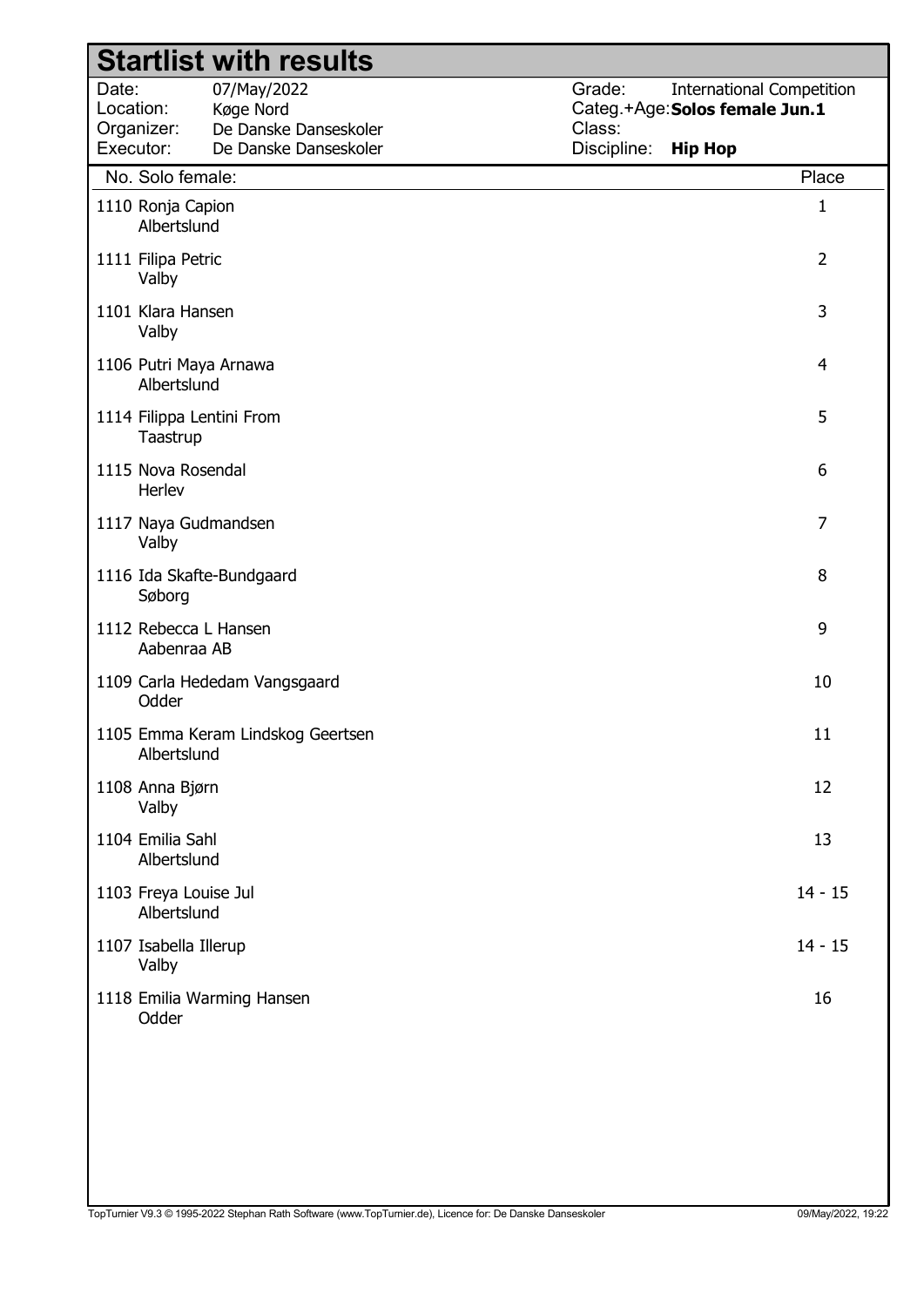|                                               | <b>Startlist with results</b>                                              |                                 |                                                                                    |
|-----------------------------------------------|----------------------------------------------------------------------------|---------------------------------|------------------------------------------------------------------------------------|
| Date:<br>Location:<br>Organizer:<br>Executor: | 07/May/2022<br>Køge Nord<br>De Danske Danseskoler<br>De Danske Danseskoler | Grade:<br>Class:<br>Discipline: | <b>International Competition</b><br>Categ.+Age: Solos male Jun.1<br><b>Hip Hop</b> |
| No. Solo male:                                |                                                                            |                                 | Place                                                                              |
| Odder                                         | 1202 Samuel Mladenovic Rimmen                                              |                                 |                                                                                    |
| Søborg                                        | 1201 Anton Frederik Lander Selck                                           |                                 | 2                                                                                  |
| Aabenraa AB                                   | 1203 Noah Kristian William Karlsen                                         |                                 | 3                                                                                  |
| 1204 Sebastian Bock<br><b>Horsens</b>         |                                                                            |                                 | 4                                                                                  |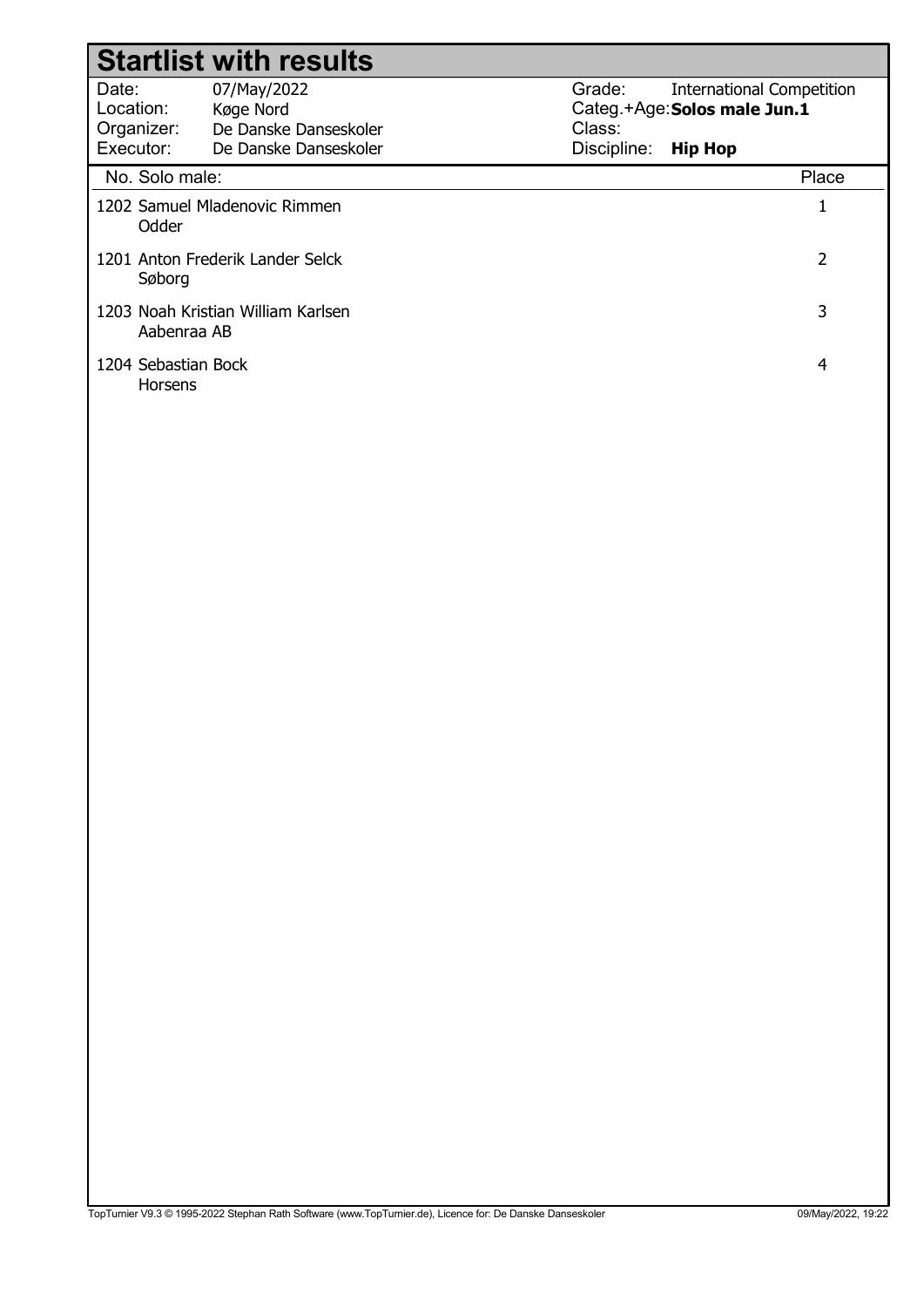|                                               | <b>Startlist with results</b>                                              | Page: 1/2                                                                                                               |
|-----------------------------------------------|----------------------------------------------------------------------------|-------------------------------------------------------------------------------------------------------------------------|
| Date:<br>Location:<br>Organizer:<br>Executor: | 07/May/2022<br>Køge Nord<br>De Danske Danseskoler<br>De Danske Danseskoler | Grade:<br><b>International Competition</b><br>Categ.+Age: Solos female Jun.2<br>Class:<br>Discipline:<br><b>Hip Hop</b> |
|                                               | No. Solo female:                                                           | Place                                                                                                                   |
|                                               | 1403 Clara Fie Vikkelsø Frisken<br><b>Ballerup</b>                         | $\mathbf{1}$                                                                                                            |
| Valby                                         | 1427 Freja Alaja Sandbech Rasmussen                                        | $\overline{2}$                                                                                                          |
|                                               | 1434 Julia Hansen<br>Hillerød C                                            | 3                                                                                                                       |
| Valby                                         | 1424 Asta Boysen Bendixen                                                  | 4                                                                                                                       |
|                                               | 1415 Smilla Hartvig Bach<br>Aabenraa AB                                    | 5                                                                                                                       |
| Valby                                         | 1421 Astrid Buch-Olesen                                                    | 6                                                                                                                       |
|                                               | 1430 Molly Maj Christensen<br>Aarhus VM                                    | $\overline{7}$                                                                                                          |
|                                               | 1426 Rosa Bro Milner<br>Søborg                                             | 8                                                                                                                       |
| Valby                                         | 1414 Mikkeline Weywadt                                                     | 9                                                                                                                       |
| Valby                                         | 1429 Maja Lund Kristiansen                                                 | 10                                                                                                                      |
| 1402 Liv Egekvist                             | Odder                                                                      | $11 - 16$                                                                                                               |
|                                               | 1404 Isabella Andersen<br>Nykøbing FL                                      | $11 - 16$                                                                                                               |
| Valby                                         | 1407 Frida Houlberg                                                        | $11 - 16$                                                                                                               |
|                                               | 1408 Ida-Victoria Hennings Petersen<br>Albertslund                         | $11 - 16$                                                                                                               |
|                                               | 1409 Benedicte Bustrup<br>Søborg                                           | $11 - 16$                                                                                                               |
| 1428 Fie Durlev                               | Albertslund                                                                | $11 - 16$                                                                                                               |
| Valby                                         | 1405 Ronja Marie Voss Grangaard                                            | $17 - 21$                                                                                                               |
|                                               | 1412 Cecilje Mønsted Rasmussen<br>Albertslund                              | $17 - 21$                                                                                                               |
|                                               | 1419 Julie Hem Kristensen<br>Odder                                         | $17 - 21$                                                                                                               |

TopTurnier V9.3 © 1995-2022 Stephan Rath Software (www.TopTurnier.de), Licence for: De Danske Danseskoler 09/May/2022, 19:22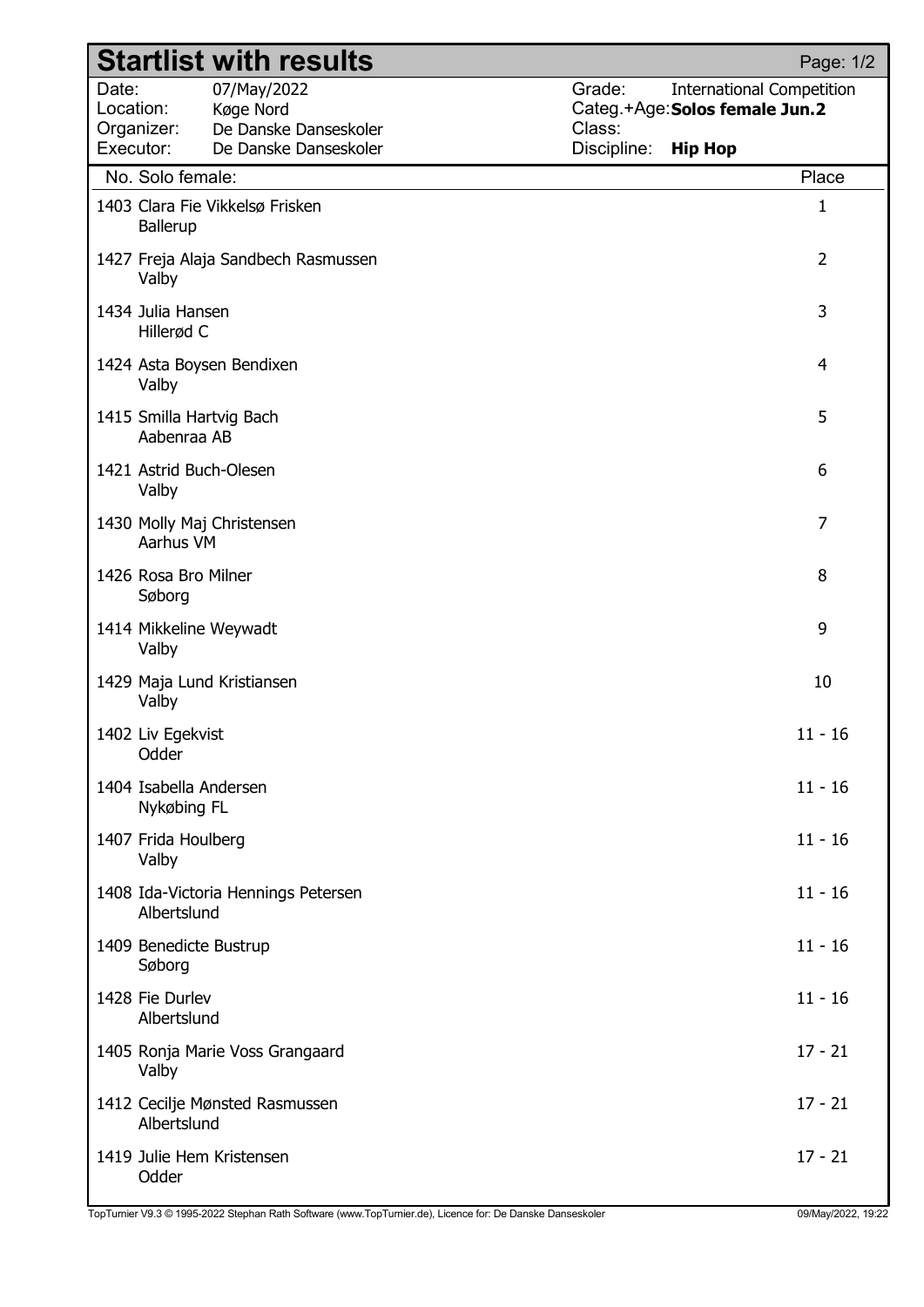|                    |                                    | <b>Startlist with results</b>                     |                  |                                                                    | Page: 2/2 |
|--------------------|------------------------------------|---------------------------------------------------|------------------|--------------------------------------------------------------------|-----------|
| Date:<br>Location: | Organizer:                         | 07/May/2022<br>Køge Nord<br>De Danske Danseskoler | Grade:<br>Class: | <b>International Competition</b><br>Categ.+Age: Solos female Jun.2 |           |
| Executor:          |                                    | De Danske Danseskoler                             | Discipline:      | <b>Hip Hop</b>                                                     |           |
|                    | No. Solo female:                   |                                                   |                  |                                                                    | Place     |
|                    | 1420 Mille Morild<br>Brøndbyøster  |                                                   |                  |                                                                    | $17 - 21$ |
|                    | Valby                              | 1431 Andrea Sepstrup-Skjoldner                    |                  |                                                                    | $17 - 21$ |
|                    | 1401 Nelly Wismarch<br>Nykøbing FL |                                                   |                  |                                                                    | $22 - 26$ |
|                    | 1410 Melina Sølvhøj<br>Valby       |                                                   |                  |                                                                    | $22 - 26$ |
|                    | Odder                              | 1411 Emilie Zanchetta Jensen                      |                  |                                                                    | $22 - 26$ |
|                    | Fredericia                         | 1425 Stine Niemann Wandahl                        |                  |                                                                    | $22 - 26$ |
|                    | Valby                              | 1432 Anna Regitze Milner Nymand                   |                  |                                                                    | $22 - 26$ |
|                    | Odder                              | 1413 Marie Kjær Knudsen                           |                  |                                                                    | $27 - 28$ |
|                    | 1418 Sofie Højland<br>Slagelse     |                                                   |                  |                                                                    | $27 - 28$ |
|                    | Odder                              | 1406 Matilde Nybye Michel                         |                  |                                                                    | $29 - 30$ |
|                    | 1433 Anna Heinecke<br>Nykøbing FL  |                                                   |                  |                                                                    | $29 - 30$ |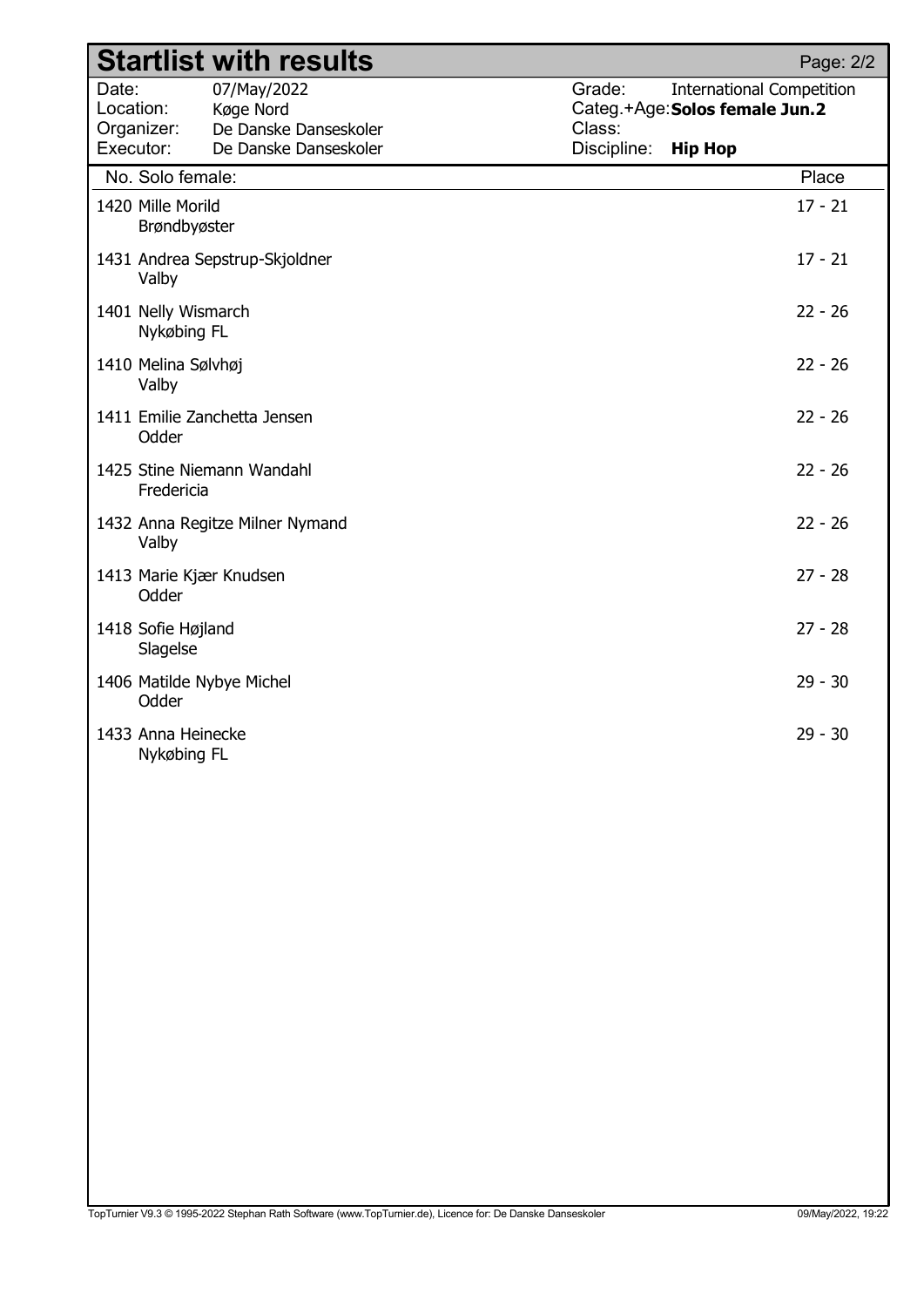### Date: Location: Grade: Categ.+Age: Solos male Jun.2 Class: Discipline: 07/May/2022 Køge Nord International Competition Hip Hop Organizer: Executor: De Danske Danseskoler De Danske Danseskoler Startlist with results No. Solo male: Place 1506 Anton Lauritzen 1 Aarhus VM 1503 Sander Rud Hansen 2 Valby 1502 Victor Bjørn 3 Valby 1505 Tobias Niemann 4 Ballerup 1504 Philip Hein Møller 5

Valby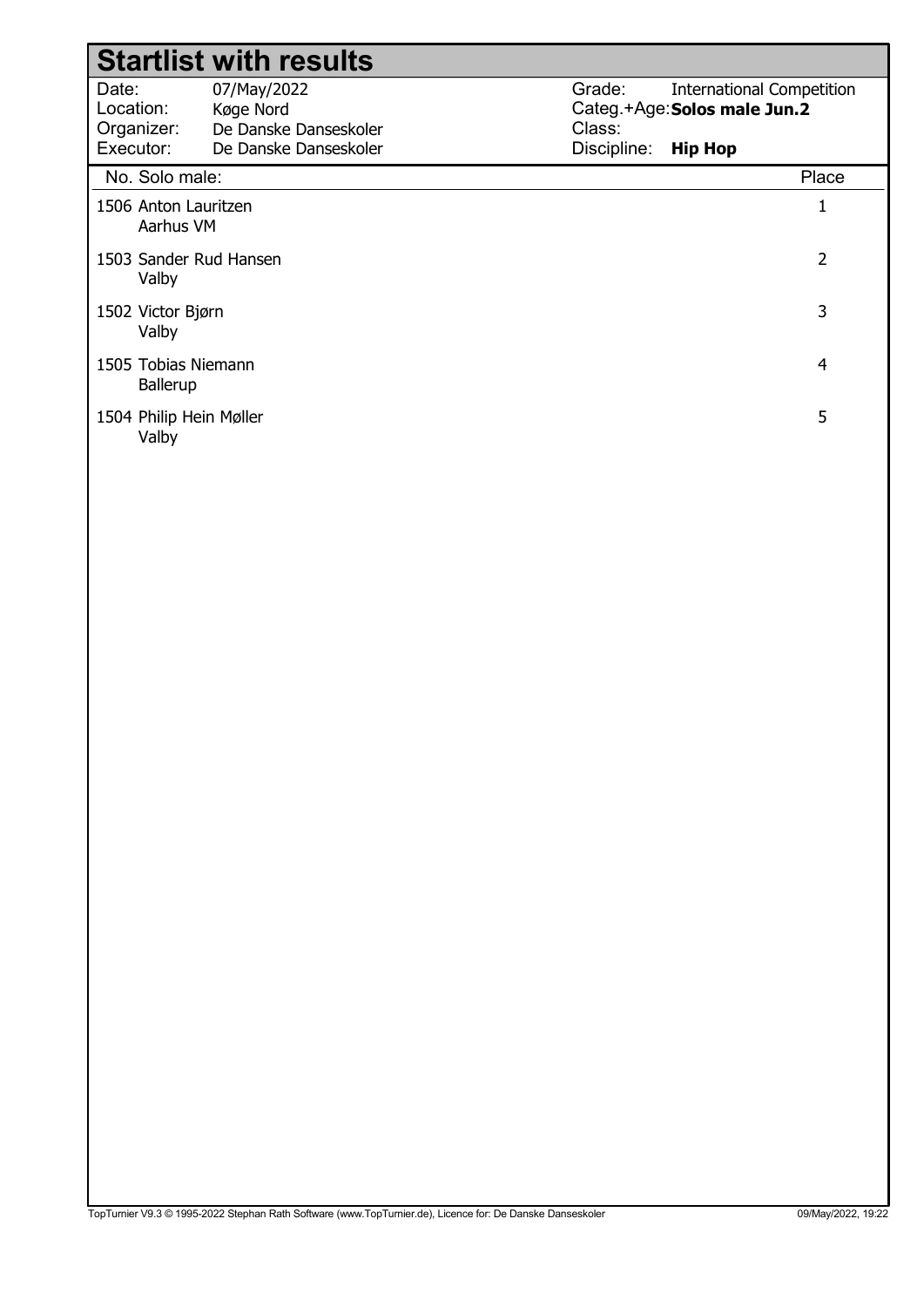|                                               | <b>Startlist with results</b>                                              | Page: 1/2                                                                                                                |
|-----------------------------------------------|----------------------------------------------------------------------------|--------------------------------------------------------------------------------------------------------------------------|
| Date:<br>Location:<br>Organizer:<br>Executor: | 07/May/2022<br>Køge Nord<br>De Danske Danseskoler<br>De Danske Danseskoler | Grade:<br><b>International Competition</b><br>Categ.+Age: Solos female Adults<br>Class:<br>Discipline:<br><b>Hip Hop</b> |
|                                               | No. Solo female:                                                           | Place                                                                                                                    |
|                                               | 1917 Hawa Jalloh<br>Søborg                                                 | 1                                                                                                                        |
|                                               | 1921 Laura Schønweller Devantie<br>Hillerød C                              | $\overline{2}$                                                                                                           |
|                                               | 1905 Simone Lautrup<br>Valby                                               | 3                                                                                                                        |
|                                               | 1907 Marie Brinch<br>Albertslund                                           | $\overline{4}$                                                                                                           |
|                                               | 1919 Lærke Carlslund-Nielsen<br>Valby                                      | 5                                                                                                                        |
|                                               | 1904 Ida Andersen<br>Nykøbing FL                                           | 6                                                                                                                        |
|                                               | 1918 Sidsel Kølbæk Faldt<br>Albertslund                                    | $\overline{7}$                                                                                                           |
|                                               | 1910 Natalie Nguyen<br>Valby                                               | 8                                                                                                                        |
|                                               | 1916 Lucca Breschel<br>Hillerød C                                          | 9                                                                                                                        |
|                                               | 1911 Mikela Ottosen<br>Valby                                               | 10                                                                                                                       |
|                                               | 1920 Caroline Olsen<br>Valby                                               | 11                                                                                                                       |
|                                               | 1901 Amelia Kozak<br>Valby                                                 | 12                                                                                                                       |
|                                               | 1906 Nanna Bøhling-Petersen<br>Valby                                       | 13                                                                                                                       |
|                                               | 1914 Xenia Jørgensen<br>Valby                                              | 14                                                                                                                       |
|                                               | 1902 Lykke Nissen<br>Fredericia                                            | $15 - 20$                                                                                                                |
|                                               | 1903 Maja Pedersen<br>Hillerød C                                           | $15 - 20$                                                                                                                |
|                                               | 1908 Mathilde Schriver Møller<br>Aarhus VM                                 | $15 - 20$                                                                                                                |
|                                               | 1912 Filippa Lehrmann Nielsen<br>Nakskov                                   | $15 - 20$                                                                                                                |
|                                               | 1915 Matilde Brahe Andersen<br>Nakskov                                     | $15 - 20$                                                                                                                |

TopTurnier V9.3 © 1995-2022 Stephan Rath Software (www.TopTurnier.de), Licence for: De Danske Danseskoler 09/May/2022, 19:22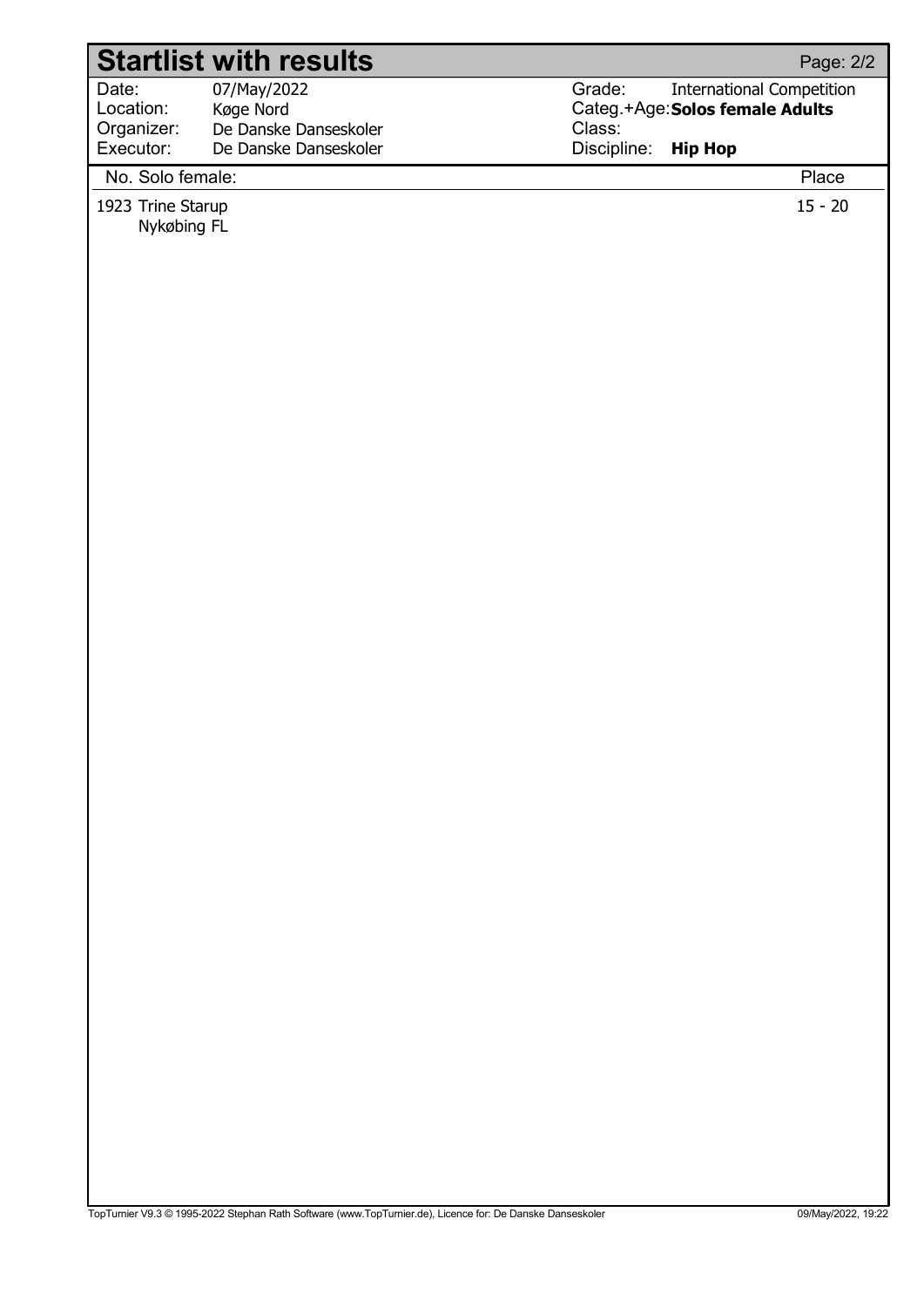#### Date: Location: Grade: Categ.+Age: Solos male Adults Class: Discipline: 07/May/2022 Køge Nord International Competition Hip Hop Organizer: Executor: De Danske Danseskoler De Danske Danseskoler Startlist with results No. Solo male: Place 2001 Philip Andresen 1 Ballerup 2002 Sã¸ren Krogh 2 Nykã¸bing FL 2003 Tobias Dahlberg 3 Kã¸ge B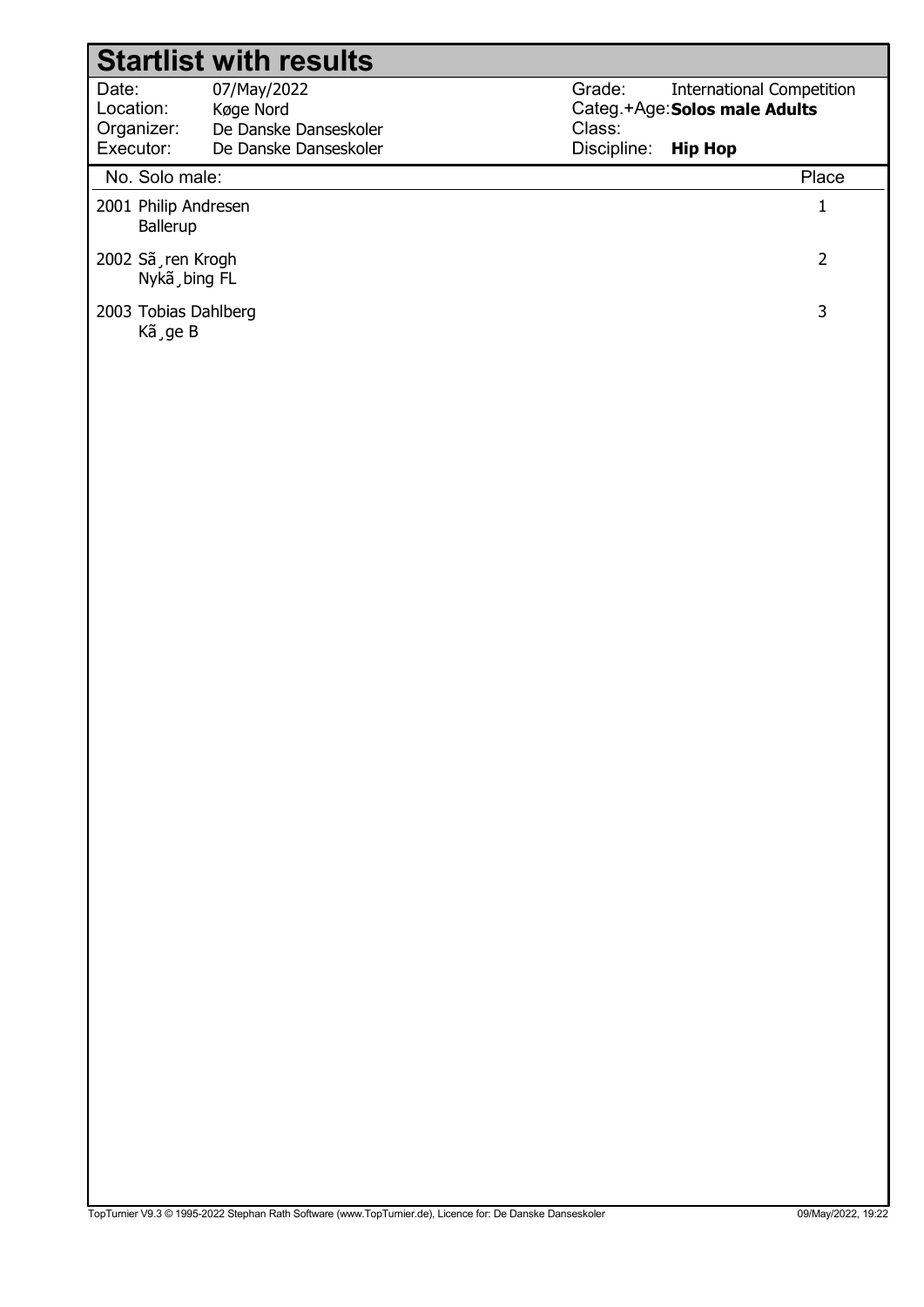|                       | <b>Startlist with results</b>                                             |                                                       |
|-----------------------|---------------------------------------------------------------------------|-------------------------------------------------------|
| Date:                 | 07/May/2022                                                               | Grade:<br><b>International Competition</b>            |
| Location:             | Køge Nord                                                                 | Categ.+Age: Duos Jun.2                                |
| Organizer:            | De Danske Danseskoler                                                     | Class:                                                |
|                       |                                                                           |                                                       |
| No. Duo:              |                                                                           | Place                                                 |
| Executor:<br>Solrød L | De Danske Danseskoler<br>3001 Oscar Stahlfest / Valdemar Simbold Jakobsen | Discipline:<br><b>Electric Boogie</b><br>$\mathbf{1}$ |
|                       |                                                                           |                                                       |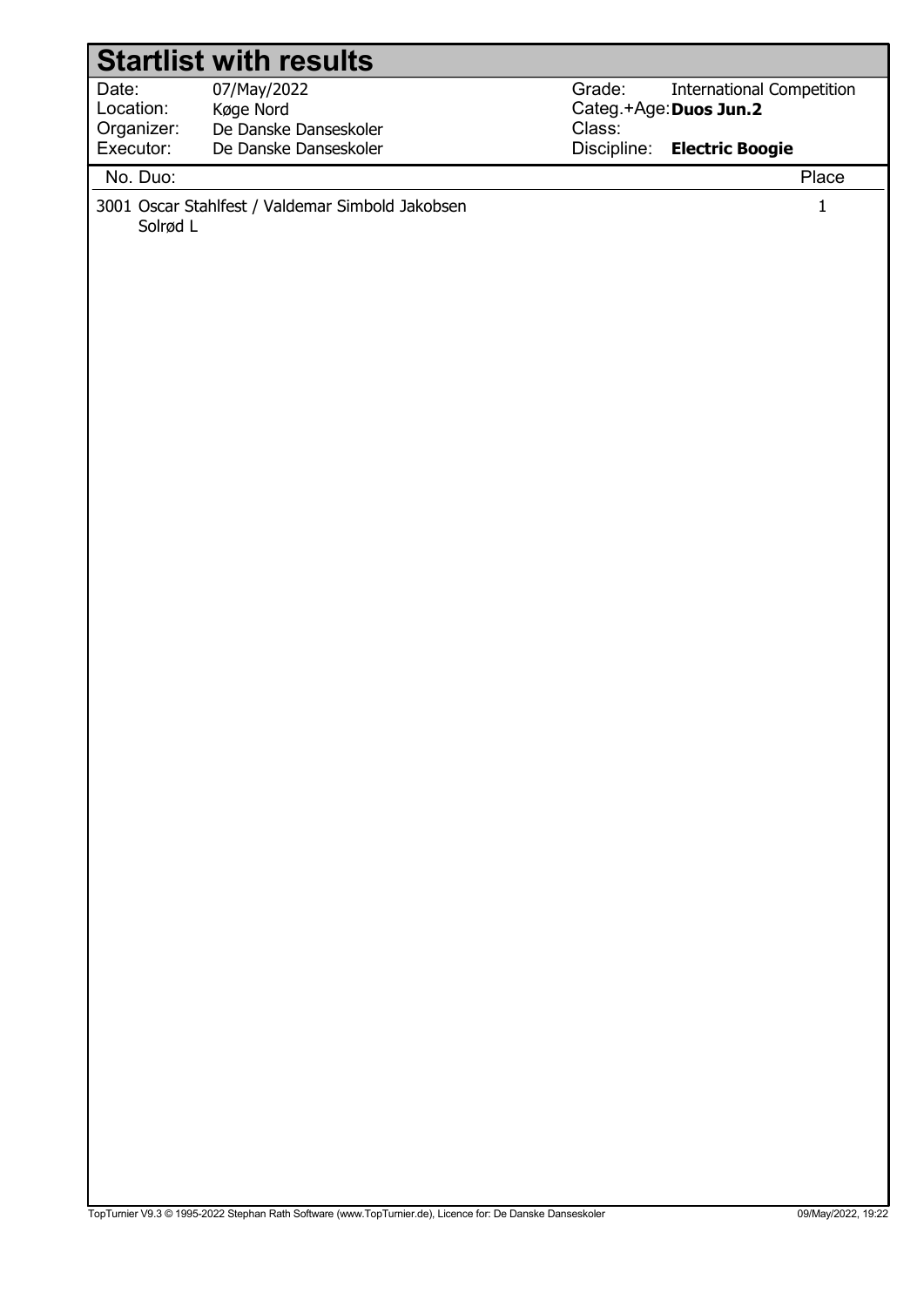|                         | <b>Startlist with results</b>                  |                  |                                                                |              |
|-------------------------|------------------------------------------------|------------------|----------------------------------------------------------------|--------------|
| Date:<br>Location:      | 07/May/2022<br>Køge Nord                       | Grade:<br>Class: | <b>International Competition</b><br>Categ.+Age: Solos Children |              |
| Organizer:<br>Executor: | De Danske Danseskoler<br>De Danske Danseskoler | Discipline:      | <b>Electric Boogie</b>                                         |              |
| No. Solo:               |                                                |                  |                                                                | Place        |
| Søborg                  | 2701 Pelle Sylvester Folden Lund               |                  |                                                                | $\mathbf{1}$ |
|                         |                                                |                  |                                                                |              |
|                         |                                                |                  |                                                                |              |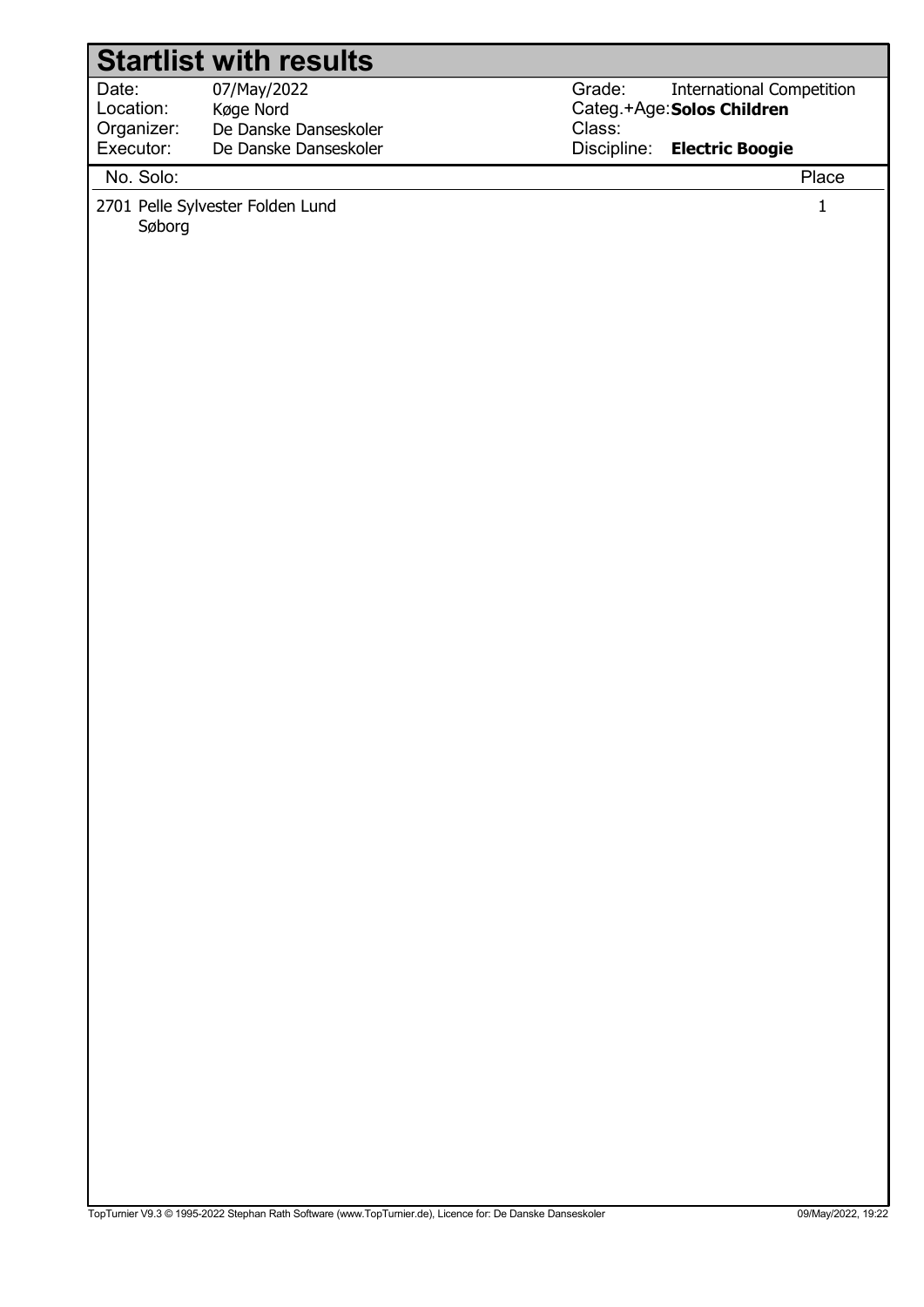| <b>Startlist with results</b>       |                                  |             |                                  |  |  |  |  |
|-------------------------------------|----------------------------------|-------------|----------------------------------|--|--|--|--|
| Date:                               | 07/May/2022                      | Grade:      | <b>International Competition</b> |  |  |  |  |
| Location:                           | Køge Nord                        |             | Categ.+Age: Solos Jun.1          |  |  |  |  |
| Organizer:                          | De Danske Danseskoler            | Class:      |                                  |  |  |  |  |
| Executor:                           | De Danske Danseskoler            | Discipline: | <b>Electric Boogie</b>           |  |  |  |  |
| No. Solo:                           |                                  |             | Place                            |  |  |  |  |
| Odder                               | 2803 Samuel Mladenovic Rimmen    |             | 1                                |  |  |  |  |
| Søborg                              | 2801 Anton Frederik Lander Selck |             | 2                                |  |  |  |  |
| 2802 Ida Skafte-Bundgaard<br>Søborg |                                  |             | 3                                |  |  |  |  |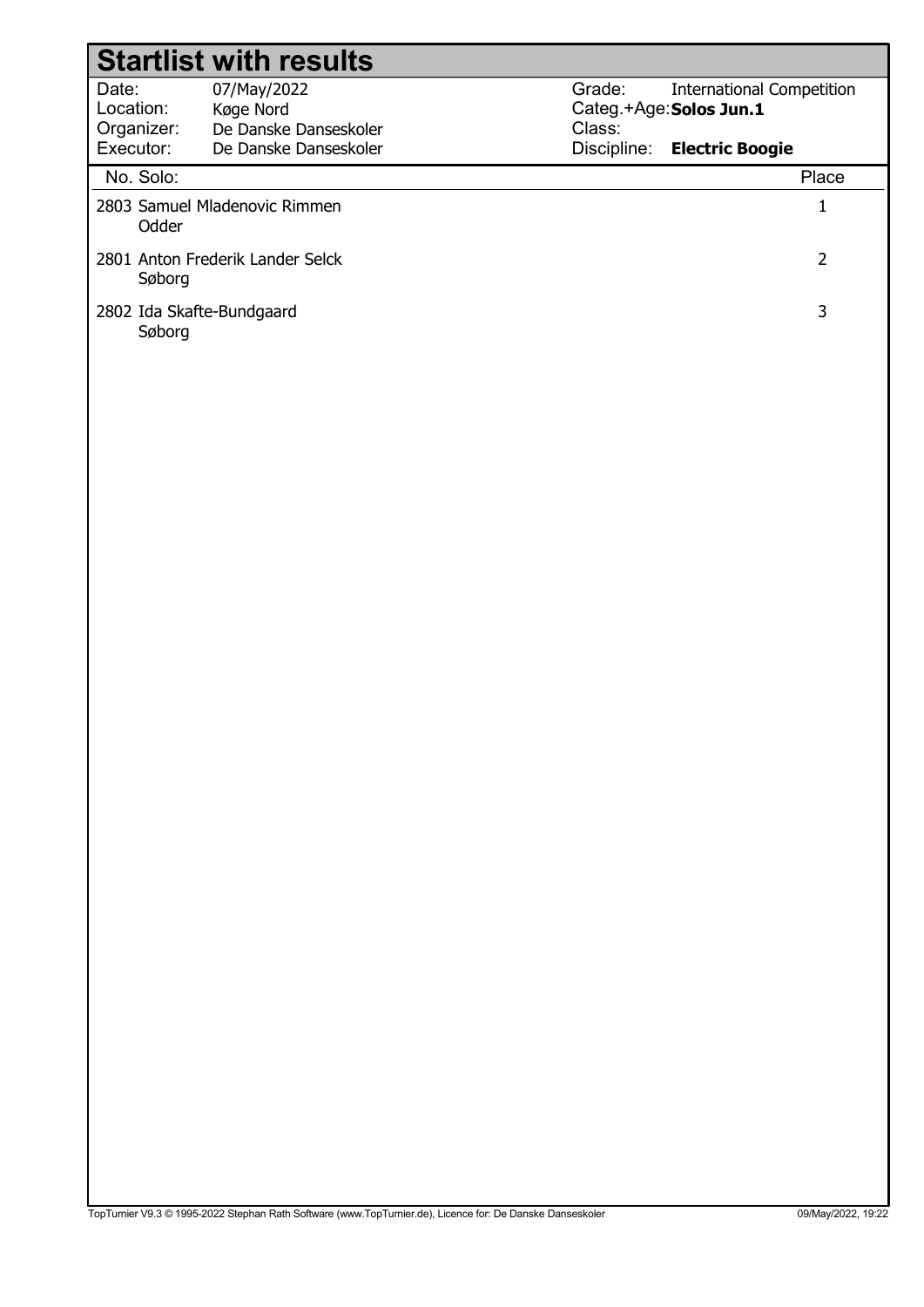|                                  | <b>Startlist with results</b>                     |                  |                                                             |
|----------------------------------|---------------------------------------------------|------------------|-------------------------------------------------------------|
| Date:<br>Location:<br>Organizer: | 07/May/2022<br>Køge Nord<br>De Danske Danseskoler | Grade:<br>Class: | <b>International Competition</b><br>Categ.+Age: Solos Jun.2 |
| Executor:                        | De Danske Danseskoler                             | Discipline:      | <b>Electric Boogie</b>                                      |
| No. Solo:                        |                                                   |                  | Place                                                       |
| Solrød L                         | 2904 Valdemar Simbold Jakobsen                    |                  | $\mathbf{1}$                                                |
| 2903 Liv Egekvist<br>Odder       |                                                   |                  | $\overline{2}$                                              |
| 2902 Tobias Niemann<br>Ballerup  |                                                   |                  | 3                                                           |
|                                  |                                                   |                  |                                                             |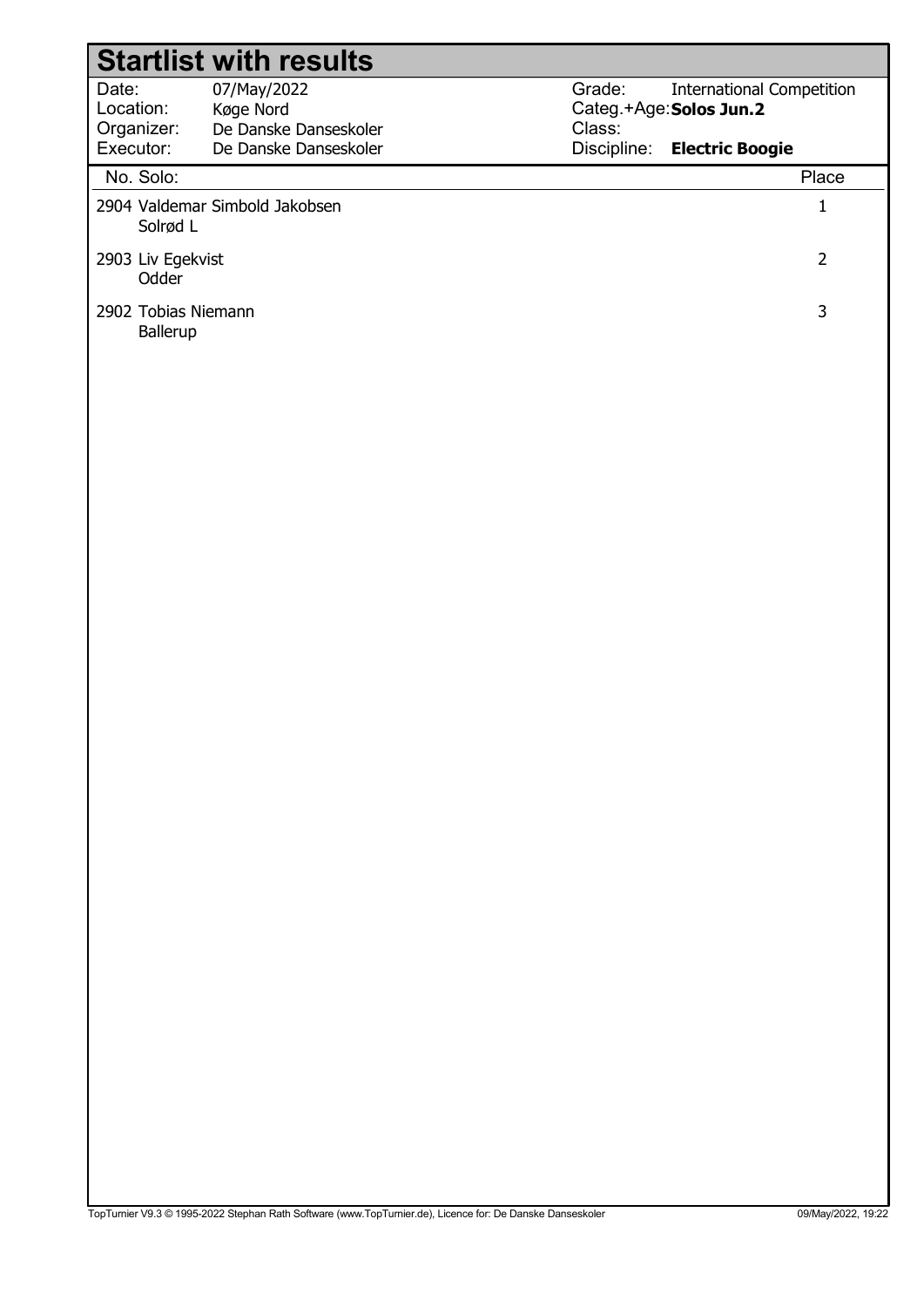| <b>Startlist with results</b>            |                       |             |                                  |  |  |  |  |
|------------------------------------------|-----------------------|-------------|----------------------------------|--|--|--|--|
| Date:                                    | 07/May/2022           | Grade:      | <b>International Competition</b> |  |  |  |  |
| Location:                                | Køge Nord             |             | Categ.+Age: Solos Adults         |  |  |  |  |
| Organizer:                               | De Danske Danseskoler | Class:      |                                  |  |  |  |  |
| Executor:                                | De Danske Danseskoler | Discipline: | <b>Electric Boogie</b>           |  |  |  |  |
| No. Solo:                                |                       |             | Place                            |  |  |  |  |
| 3103 Hector Vikkelsø Frisken<br>Ballerup |                       |             |                                  |  |  |  |  |
| 3102 Frederik Kjærgaard<br>Taastrup      |                       |             | 2                                |  |  |  |  |
| 3101 Philip Andresen<br>Ballerup         |                       |             | 3                                |  |  |  |  |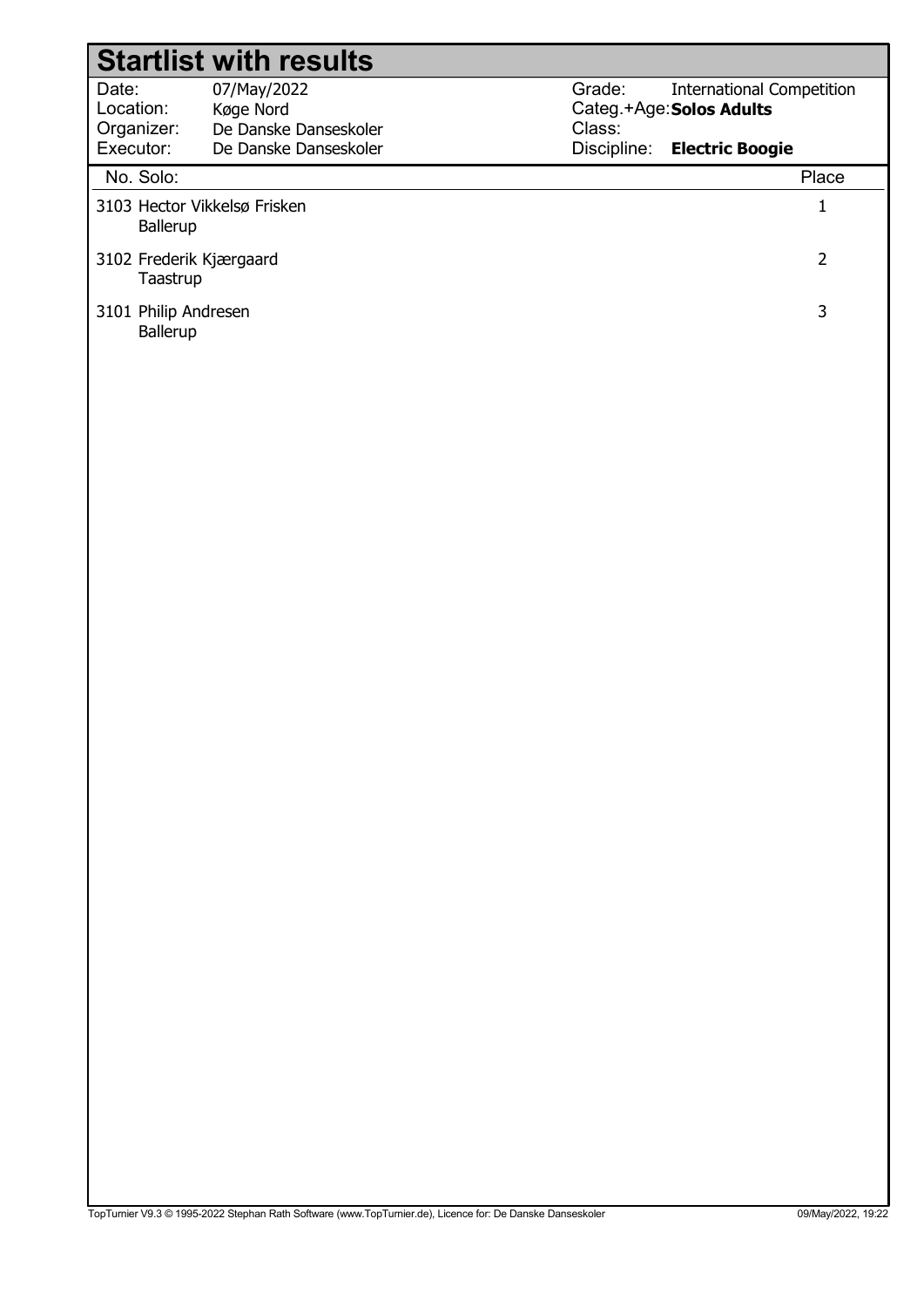|                                  | <b>Startlist with results</b>                             |                  |                                                                |
|----------------------------------|-----------------------------------------------------------|------------------|----------------------------------------------------------------|
| Date:<br>Location:<br>Organizer: | 07/May/2022<br>Køge Nord<br>De Danske Danseskoler         | Grade:<br>Class: | <b>International Competition</b><br>Categ.+Age: Solos Children |
|                                  |                                                           |                  |                                                                |
|                                  |                                                           |                  |                                                                |
| Executor:<br>No. Solo:<br>Søborg | De Danske Danseskoler<br>2301 Pelle Sylvester Folden Lund | Discipline:      | <b>Hip Hop Battles</b><br>Place<br>$\mathbf{1}$                |
|                                  |                                                           |                  |                                                                |
|                                  |                                                           |                  |                                                                |
|                                  |                                                           |                  |                                                                |
|                                  |                                                           |                  |                                                                |
|                                  |                                                           |                  |                                                                |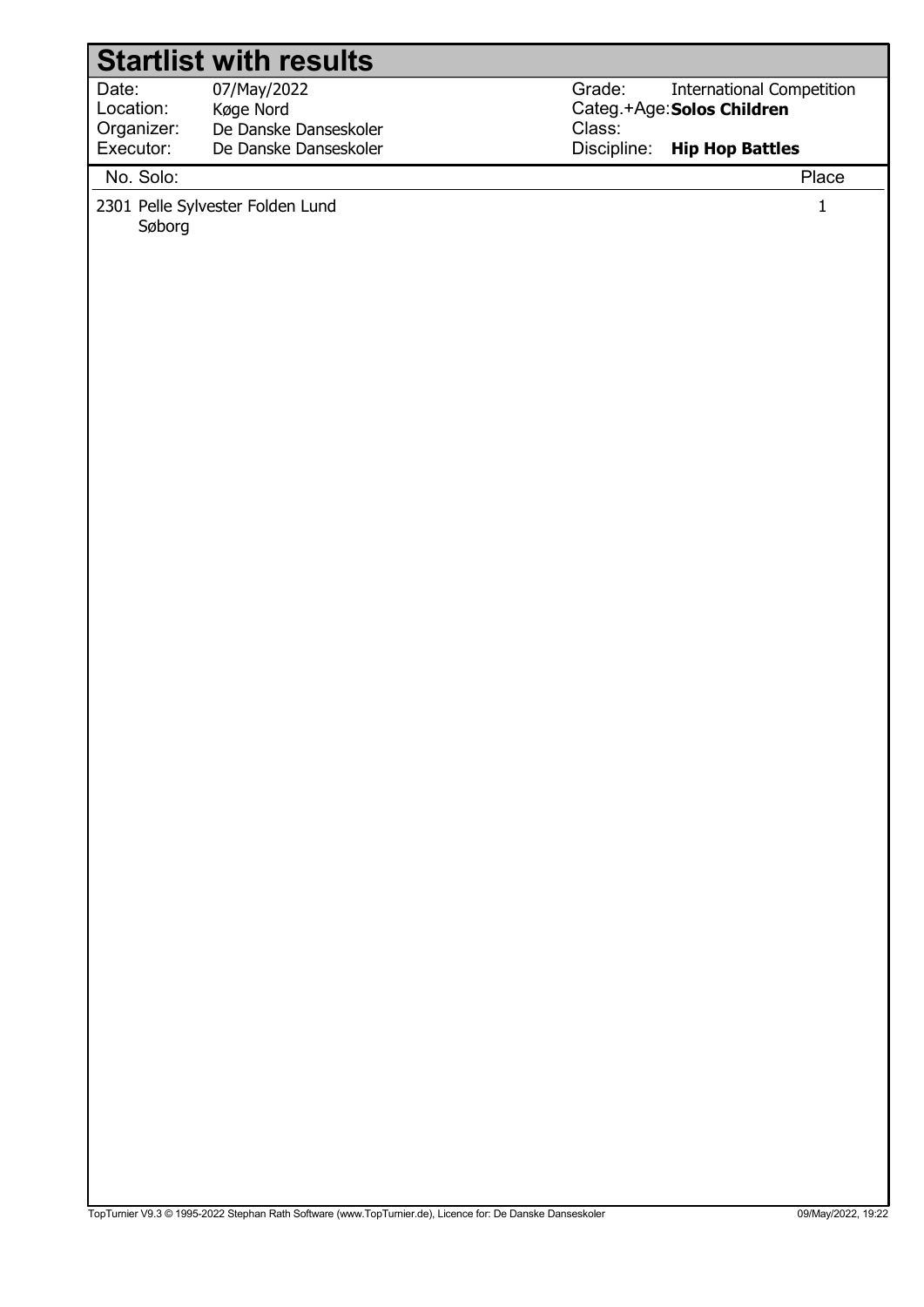|                                       | <b>Startlist with results</b>                     |                                                                                 |
|---------------------------------------|---------------------------------------------------|---------------------------------------------------------------------------------|
| Date:<br>Location:<br>Organizer:      | 07/May/2022<br>Køge Nord<br>De Danske Danseskoler | Grade:<br><b>International Competition</b><br>Categ.+Age: Solos Jun.1<br>Class: |
| Executor:                             | De Danske Danseskoler                             | Discipline: Hip Hop Battles                                                     |
| No. Solo:                             |                                                   | Place                                                                           |
| Søborg                                | 2407 Anton Frederik Lander Selck                  | 1                                                                               |
| 2403 Putri Maya Arnawa<br>Albertslund |                                                   | 2                                                                               |
| Søborg                                | 2402 Ida Skafte-Bundgaard                         | 3                                                                               |
| 2405 Rebecca L Hansen<br>Aabenraa AB  |                                                   | 4                                                                               |
| Odder                                 | 2401 Samuel Mladenovic Rimmen                     | 5                                                                               |
| Aabenraa AB                           | 2404 Noah Kristian William Karlsen                | 6                                                                               |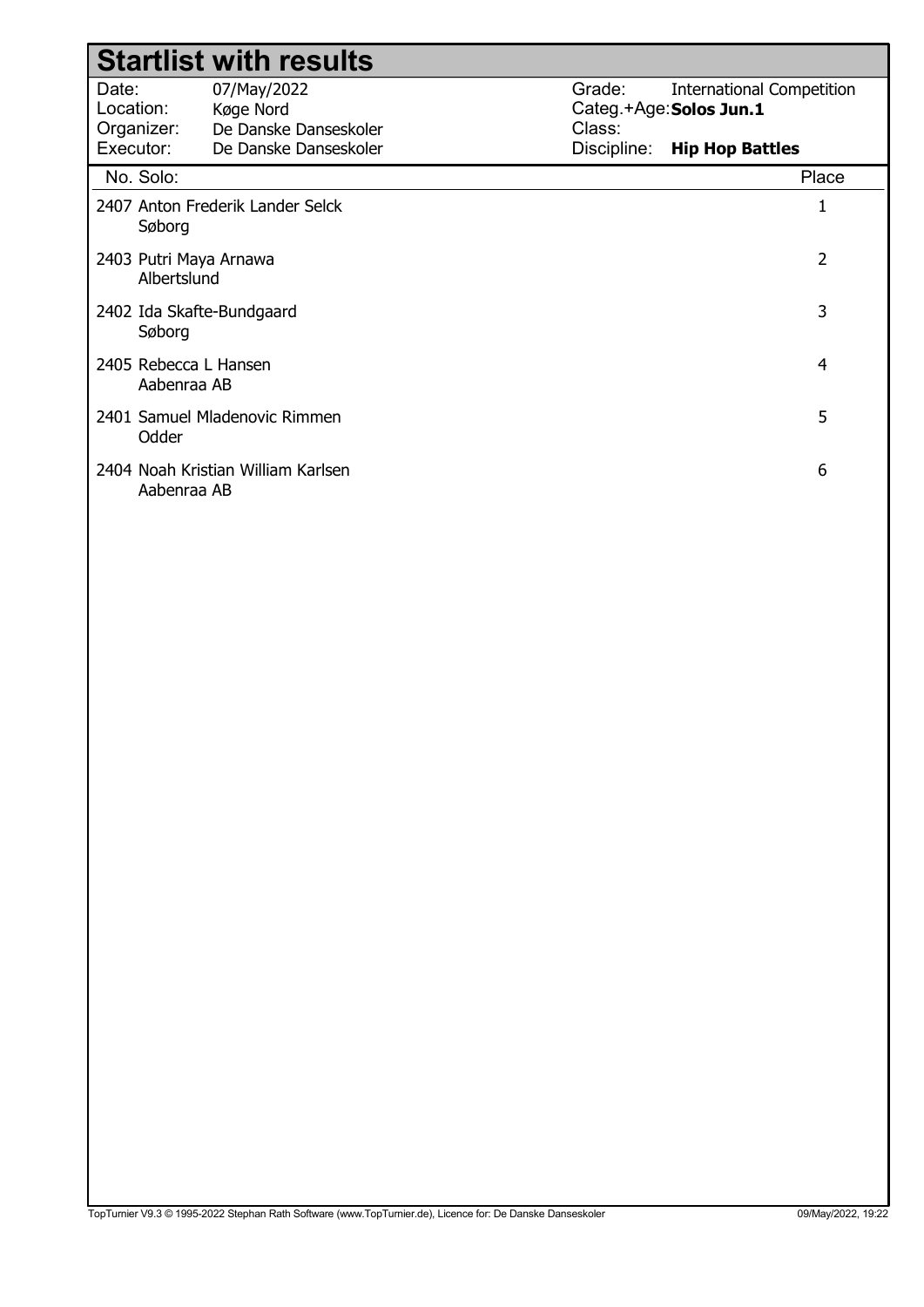| <b>Startlist with results</b>           |                                                   |                  |                                                             |  |  |  |
|-----------------------------------------|---------------------------------------------------|------------------|-------------------------------------------------------------|--|--|--|
| Date:<br>Location:<br>Organizer:        | 07/May/2022<br>Køge Nord<br>De Danske Danseskoler | Grade:<br>Class: | <b>International Competition</b><br>Categ.+Age: Solos Jun.2 |  |  |  |
| Executor:                               | De Danske Danseskoler                             | Discipline:      | <b>Hip Hop Battles</b>                                      |  |  |  |
| No. Solo:                               |                                                   |                  | Place                                                       |  |  |  |
| Ballerup                                | 2508 Clara Fie Vikkelsø Frisken                   |                  | $\mathbf{1}$                                                |  |  |  |
| 2505 Asta Boysen Bendixen<br>Valby      |                                                   |                  | $\overline{2}$                                              |  |  |  |
| 2501 Smilla Hartvig Bach<br>Aabenraa AB |                                                   |                  | 3                                                           |  |  |  |
| Solrød L                                | 2504 Valdemar Simbold Jakobsen                    |                  | $\overline{4}$                                              |  |  |  |
| 2507 Caroline Markussen<br>Aabenraa AB  |                                                   |                  | 5                                                           |  |  |  |
| 2502 Fie Durlev<br>Albertslund          |                                                   |                  | 6                                                           |  |  |  |
| 2509 Philip Hein Møller<br>Valby        |                                                   |                  | $\overline{7}$                                              |  |  |  |
| 2506 Liv Egekvist<br>Odder              |                                                   |                  | 8                                                           |  |  |  |
| Odder                                   | 2503 Emilie Zanchetta Jensen                      |                  | 9                                                           |  |  |  |
| 2512 Tobias Niemann<br>Ballerup         |                                                   |                  | 10                                                          |  |  |  |
| 2510 Matilde Nybye Michel<br>Odder      |                                                   |                  | 11                                                          |  |  |  |